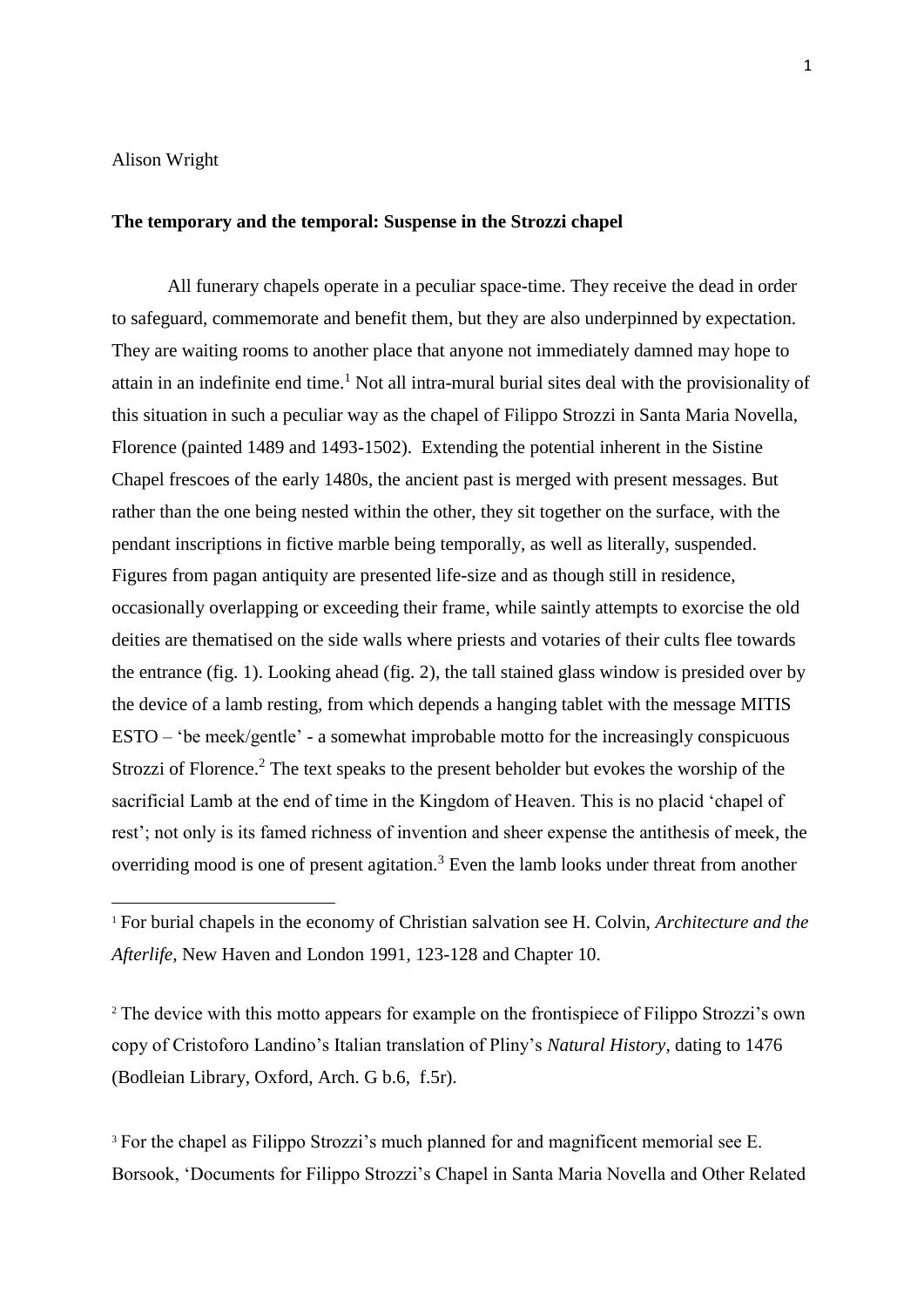Strozzi family emblem, the falcon shedding feathers, which hovers in relief above the window embrasure with the fluttering motto EXPECTO (I look for/await). The contention of this paper is that this state of suspension, which invites alert and extended looking without offering satisfactory resolution, is thematised in the decorative scheme, both intentionally and incidentally. The analysis of the relationship between the pictorial and the temporal draws attention to the Strozzi chapel's challenge to secure Christian messages, as much as to the decorum, of the funerary chapel.

In spite of the confident pomp of the triumphal arch, which arises as an extension of Filippo Strozzi's tomb, or even the abundant narrative wit and visual pleasures of the frescoes, a sense of the unsettled or even the doubtful has been voiced in various terms by writers on the frescoes. Focussing on the chapel's painted architectural frames, Johannes Grave, for instance, articulates how this supposed guarantor of differentiation and stability is, in Filippino's hands, a knowing agent of uncertainty.<sup>4</sup> Slipping at different places and moments from structural support to stage prop, from framework in the present of the chapel to embedded frieze in the fiction of the historical scene, it sets in question the limits of the pictorial image and its relation to the real. Andrea De Marchi has convincingly reasserted the audacity, to the point of affrontery, of some of the scheme's inventions in a sacred context.<sup>5</sup> It is well known that the powerful Observant Dominican, Girolamo Savonarola, objected to the great artifice of painted figures that in holy places drew the eyes of devotees to curiosity and diverted them from the 'true' contemplation.<sup>6</sup> While the frescoes would have been

Papers', *Burlington Magazine,* 112, 1970, 737-745 and 800-804; J. Nelson and P. Zambrano, *Filippino Lippi,* Milan 2004, 532-540.

1

<sup>4</sup> J. Grave, 'Grenzerdenkungen zwischen Bild und Architektur. Filippino Lippis parergonale Ästhetik', in A. Beyer, M. Burioni and J. Grave, *Das Auge der Architektur. Zur Frage der Bildlichkeit in der Baukunst,* Munich 2011, 221-249, esp. 235-9 for the unstable frame.

5 A. De Marchi " '*...*ella fa maravigliare chiunche la vede per la novità e varietà delle bizzarrie che vi sono'. Filippino Lippi e Benedetto da Maiano nella cappella Strozzi." in ed. Andrea De Marchi *Santa Maria Novella, la Basilica e il Convento. II. dalla Trinità del Masaccio alla metà del Cinquecento*, Florence 2016, 207-238, esp. 207 and 209.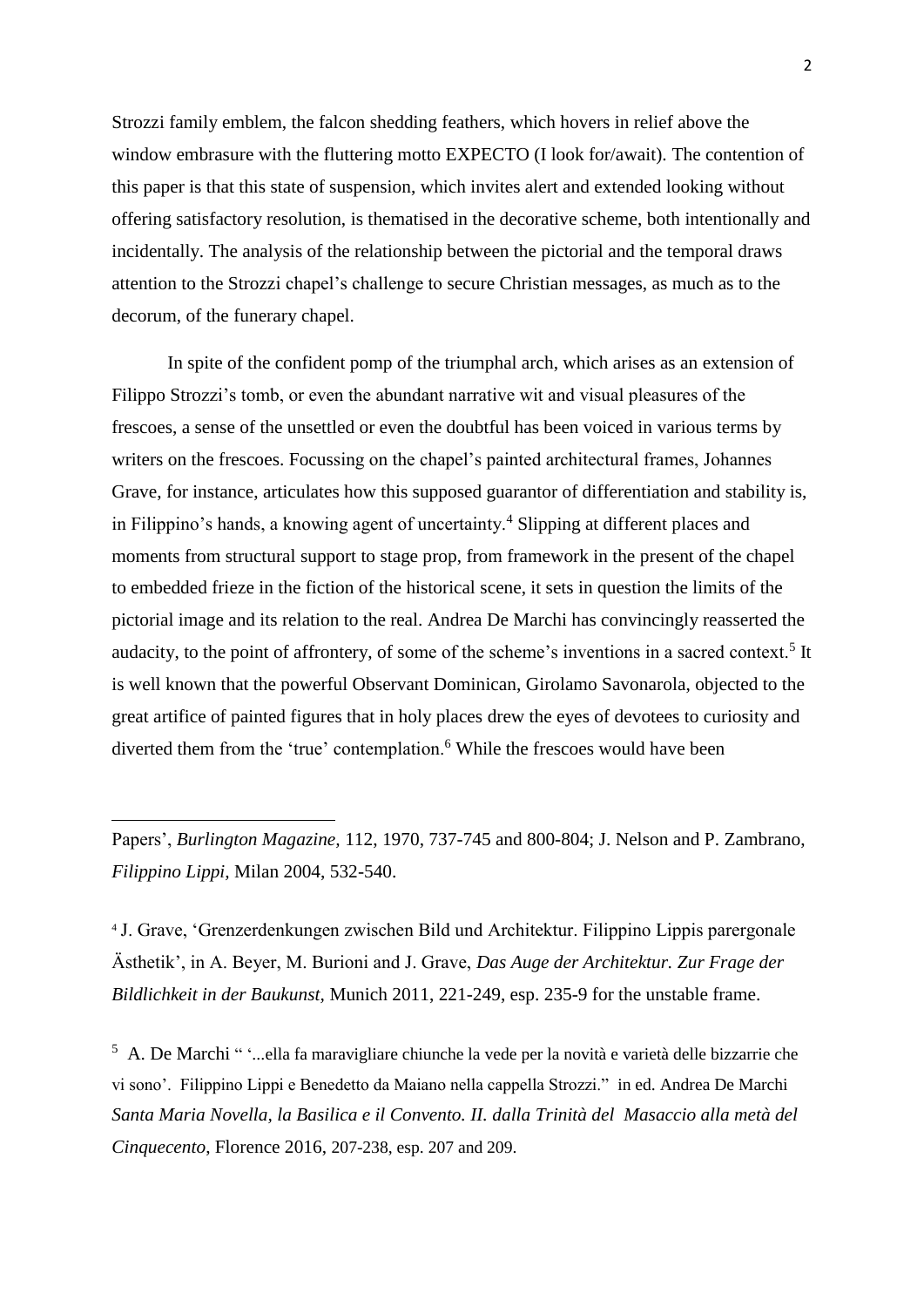incomplete at Savonarola's burning in 1498, the tomb was already installed by 1495 and the Prior of San Marco almost certainly had Strozzi's funerary chapel in his sights when he railed against those super-rich 'gran maestri' of this world who usurped the prerogative of saints by having themselves buried beneath the site of the Mass.<sup>7</sup> For his reforming scourge there was something definitively out of place in this funerary pomp and presumption and it would bring certain damnation. Whereas for Savonarola ornaments that excited curiosity and delight were deadly distractions, Vasari tellingly praised the chapel's abundance of ornaments in terms that have led others to see it as before its time, anticipating later sixteenth-century painting: '[He] was the first to show the moderns the new method of giving variety to clothing, and embellished and adorned his figures with the girt-up garments of antiquity'.<sup>8</sup> But whether out of place or before its time, it is surprising that the passage of nearly five hundred years fails to reconcile the twenty-first century viewer to its audacity simply by placing the chapel under the Vasarian sign of 'art'. Santa Maria Novella presents itself now as an art museum, but if anything, the frescoes (recently cleaned after the penetration of water through the vault) only intensify the challenge to the visitor in their superabundant vivacity of surface. Take, for example, the distribution of a very particular tone of celestial blue that threads across the whole pictorial field and lifts or animates whatever it defines. On one wall it distinguishes a cloak, on another it highlights a gilded pedestal, dangerously suggesting the sacrality of the

**.** 

<sup>6</sup> Girolamo Savonarola, *Prediche sopra li Salmi,* Venice 1543, 75 b, Sermon 12 see D. Friedman, 'The Burial Chapel of Filippo Strozzi in Santa Maria Novella in Florence', *L'Arte,*  9, 1970, note 44, 131.

<sup>7</sup> G. Savonarola, *Prediche italiane ai fiorentini,* ed. F. Cognasso, Perugia and Venice 1930, I, 32 as first noted and cited by Friedman, *op.cit.* (note 6) 122-123 and note 34, 130.

<sup>8</sup> G. Vasari, *Le vite de' più eccellenti pittori, scultori ed architettori,* ed. G. Milanesi, Florence 1878, 3, 461 '[…]che fu il primo, il quale ai moderni mostrasse il nuovo modo di variare gli abiti, e che abellisse ornatamente con veste antiche succinte le sue figure'.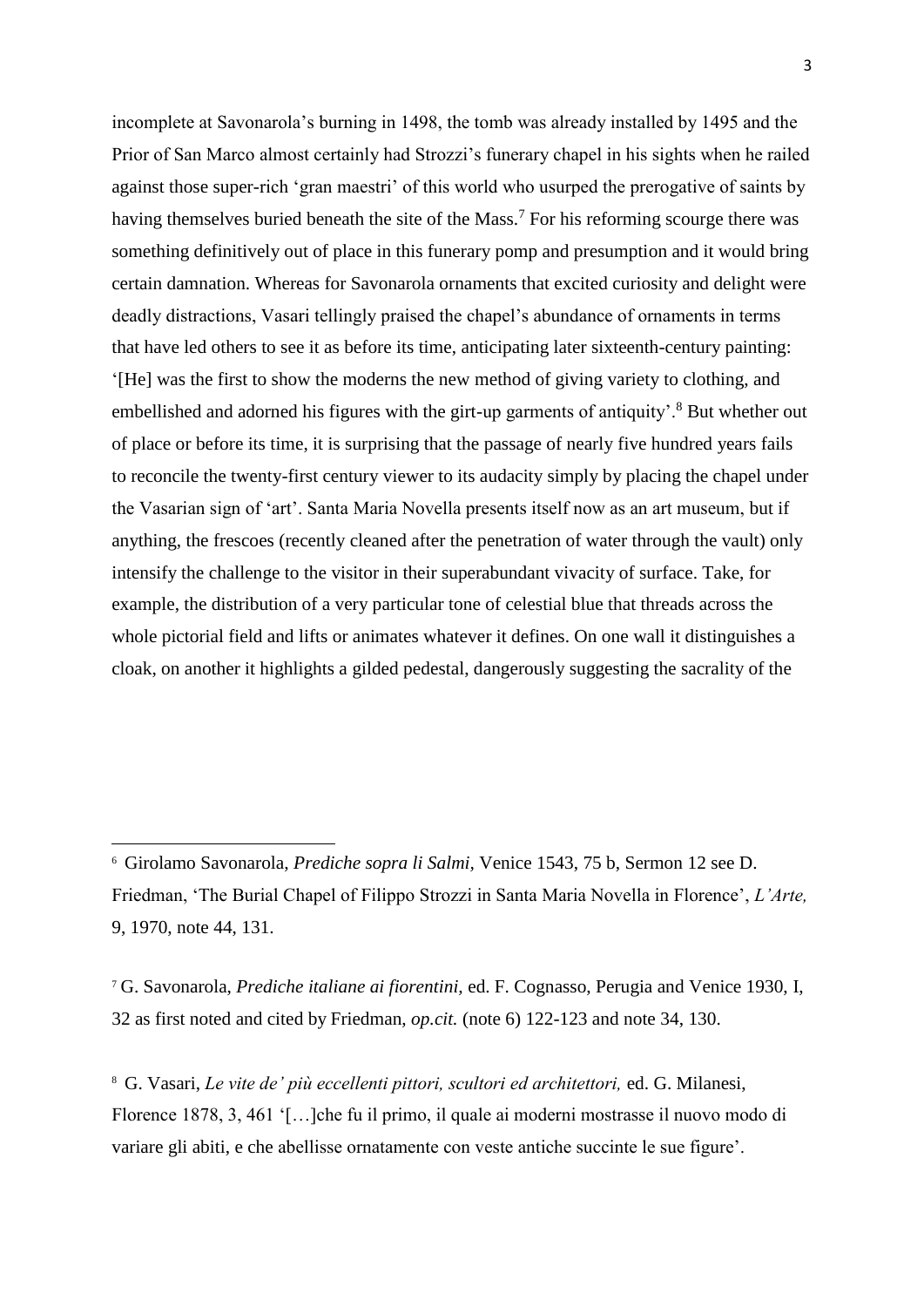idol Mars, while in the same scene it associates the sash of the stricken boy with the commanding arm of St. Philip who saves him (fig. CH CH).<sup>9</sup>

The altar wall, as the highly charged site of Filippo Strozzi's tomb, is where the challenge starts and it is here that the interplay of the supposedly fixed or monumental with the momentary and the temporary is staged in quite unprecedented fashion (fig. 3). The antique triumphal scenography, which both acknowledges and imposes upon an extant gothic structure, may relate to Filippino Lippi's proposed design for the façade of Florence cathedral, a project strongly backed and influenced by Lorenzo de' Medici in 1490.<sup>10</sup> As a funerary feature, it channels the extravagantly monumental height and expanse of the carved royal wall tombs of Naples, the city in which Filippo Strozzi had been in exile.<sup>11</sup> But none of this explains or makes it less disconcerting as a chapel mural. Like a temporary frontage, the extent of its illusory depth is hard to grasp and its upper ornaments are only superficially attached. Hanging tablets with large but abbreviated inscriptions fall free of the wall and are held up with some dynamic effort by pairs of angels (fig. 4). Beholders would have been accustomed to the convention of angelic go-betweens shouldering garlands or supporting coats of arms on tombs. But here the simultaneous action of holding up shields and pulling down on sashes, as though operating some celestial pulley system, brings to mind instead the strenuous operations of a staged performance. Everywhere drapery and sashes are in billowing movement.

Winternitz and others have emphasised the interplay of the Strozzi altar 'façade' with the temporary character of an *apparato* – especially the occasional architecture of festivals

1

<sup>11</sup> See for example that of King Ladislao and his sister Queen Joanna II in S. Giovanni a Carbonara, Naples, *c*. 1414-1428. Friedman, *op. cit.* (note 6) 112, refers rather to the triumphal arched wall tombs like that of Niccolò Marcello, which Filippino could conceivably have seen in Venice.

<sup>9</sup> The main damage to the blues has occurred where they were applied *a secco,* principally in the vault, though the elements described may also have lost some of their earlier nuance. <sup>10</sup> Those who submitted designs are recorded in a document of the 5 January 1491 published by Milanesi (Vasari, *op. cit.* (note 8), 4, 304-9, at 306).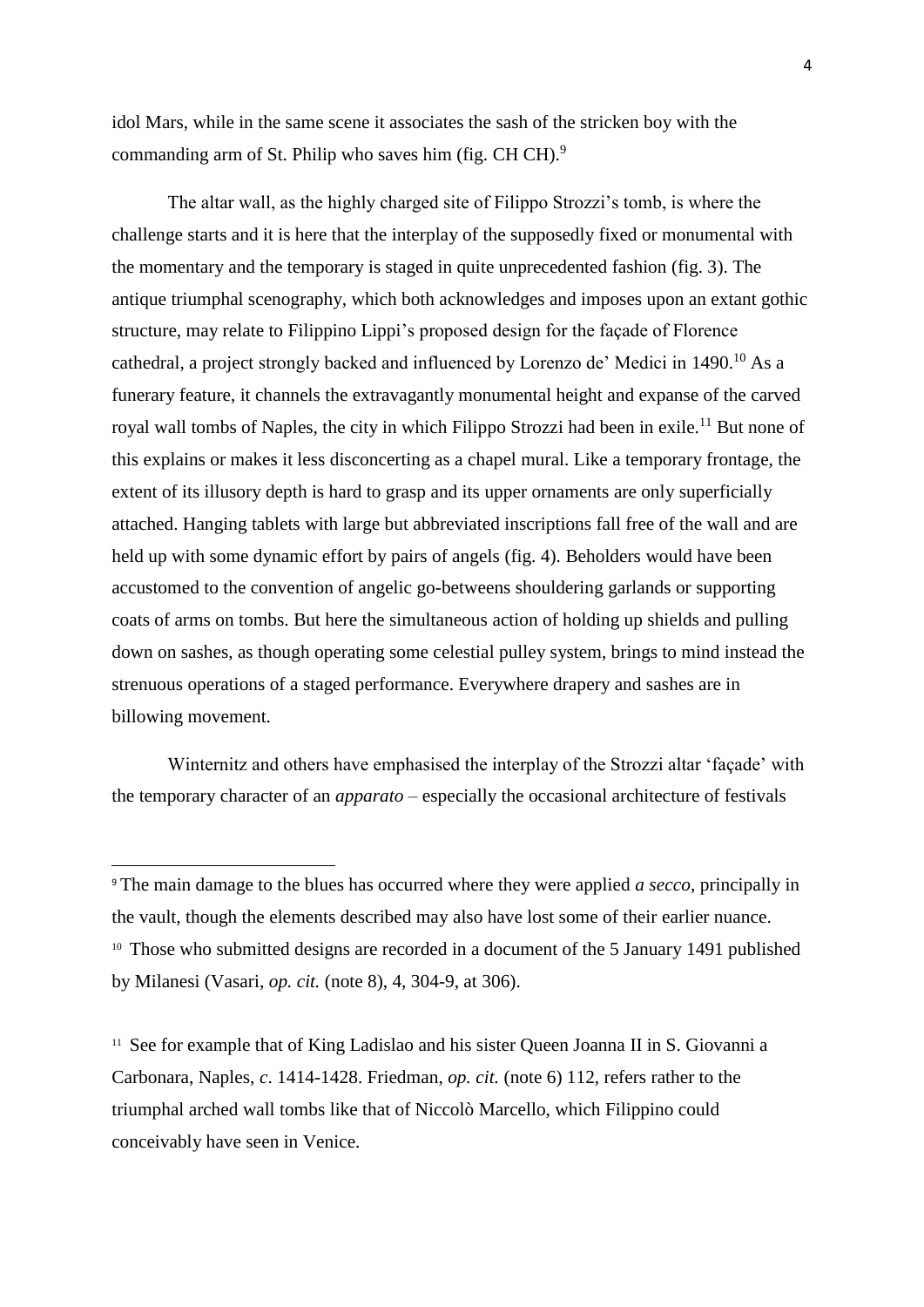and entries that Filippino witnessed in Rome and participated in Florence.<sup>12</sup> Such temporary *edifizi*, like the so-called 'Triumph of Peace' constructed to passify Charles VIII of France on his entry into the city in 1494, were frequently inhabited by human figures who were less *dramatis personae* than animated ornaments*.* The *trionfo* that Filippino Lippi had designed for this unsought royal entry included boys dressed as gold-draped nymphs, as well as musicians and singers arrayed around gold and silver emblems.<sup>13</sup> In the chapel painting, a significant distinction emerges between the angels in the upper reaches, who are fully alive, and the disconcerting allegories that appear as though in high relief teetering between sculpted ornaments and moving bodies that perform a musical accompaniment. They belong to the order of antiquity and to artifice but they also morph into sentient collaborators in the scheme who are intriguingly - even insufficiently - dead. Implied mobility of a different kind belongs equally to the stupendous, shadow-casting, ansate tablets (fig. 5) with their broad and complex 'marble' frames somewhere between Judeo-Christian Tablets of the Law and *all'antica* plaques. Their multiple pendant attachments are devised in the manner of grotesques with which Filippino had recently seen at their source in Rome. Unlike the daintily suspended conceits of the Domus Aurea however, these tablets do not hang lightly. Their massive fictional heft and excess of ornament seems to weigh against the possibility of their holding fast. Everywhere on this wall, fictions of permanence in the form of stone relief and gilded bronze are harnessed rather literally to motifs of mobility and change, whether in

<sup>&</sup>lt;sup>12</sup> E. Winternitz, 'Muses and Music in a Burial Chapel: An Interpretation of Filippino Lippi's Window Wall in the Cappella Strozzi', *Mitteilungen des Kunsthistorischen Institutes in Florenz,* 11, 1963-5, 263-286 at 264; Nelson in, Nelson and Zambrano, *op. cit.* (note 3) 524- 526; Helas, *op. cit.* (note 12).

*Lebende Bilder in der italienischen Festkultur des 15. Jahrhunderts,* Berlin 1999; P. Helas and G. Wolf, 'The Shadow of the Wolf', in eds. M.W. Cole and R. Zorach, *The Idol on the*  Age of Art: Objects, Devotions and the Early Modern World, Farnham and Burlington VT 2009, 146-150.

<sup>&</sup>lt;sup>13</sup> As first established by Eve Borsook, (E. Borsook, 'Décor in Florence for the Entry of Charles VIII of France', *Mitteilungen des Kunsthistorischen Institutes in Florenz,* 10, 1961, 106-122, esp. 111-114).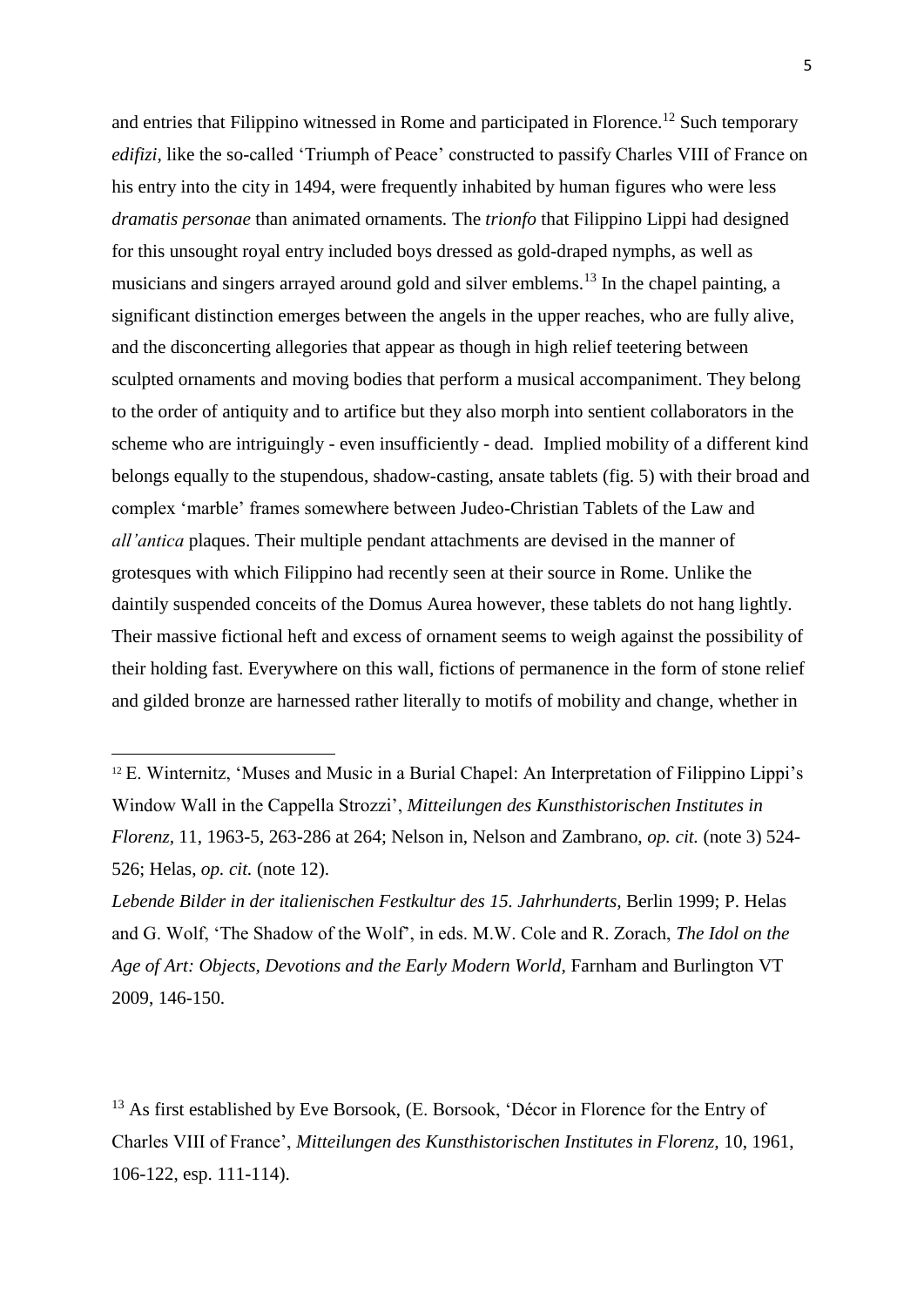the form of winged beings brandishing straps, quasi relief figures that sit proud of the wall or flying bands of ornament.

The 'carved' spandrel figures around the tomb, though in earthy grisaille seem no less touched by Filippino's promethean spark than the frame-defying angels of the upper field. An instructive comparison, in the commemorative context of the altar wall, lies in the *Trinity*  fresco with its associated altar in the nave of the same church, painted by Masaccio (fig. 6). This offers a significant precedent both for sepulchral architecture rendered entirely in fresco and for Filippino's, similarly skeletal, memento mori painted as a *trompe l'oiel* around the tomb/altar.<sup>14</sup> Yet the effect in the Strozzi chapel is entirely different: hyper-active, demonstrative genies hold up and point out skulls for contemplation, while trampling other bones under foot. Whereas in the nave fresco the inscribed address to the viewer is readily accessible in Italian verse: IO FU' GIA QUEL CHE VOI SETE E QUEL CH'I' SON VOI ANCO SARETE or 'As you are, so was I. As I am so shall you be too', the Strozzi inscription is in Latin and reads cryptically NI HANC DESPEXERIS VIVES 'If you shall not have despised this, you will live'.<sup>15</sup> What is the not-to-be-despised 'this'? Winternitz and others make a strong case for 'this' as the gift of eternal life referred to, equally cryptically, in the inscription across the two roundels high near the top of the wall 'SI SCIRES' 'DONUM DEI' ('if you knew' 'the gift of God'). <sup>16</sup> These words are excerpted from Christ's address

**.** 

<sup>15</sup> Winternitz, *op. cit.* (note 11), 269; Nelson in Nelson and Zambrano, *op.cit.* (note 3) 551.

<sup>16</sup> Winternitz, *op. cit.* (note 11), 266; Friedman, 'Burial Chapel', p. 112; Nelson, in Nelson and Zambrano *op. cit.* (note 3) 551. My special thanks to Caroline Elam for disputing the sense of this text with me. Elam (personal communication and 'Art and Cultural Identity in Lorenzo de' Medici's Florence', in Francis Ames-Lewis ed., *Florence*, Artistic Centers of the Italian Renaissance series, Cambridge 2011, 226, notes 111 and 112) accords with Winternitz and Nelson ('hanc aquam') but also hypothesises that 'hanc' could refer to proper burial as essential to the hope of salvation, a theme addressed in a coeval book of sermons.

<sup>14</sup> For this altar / tomb relation see also J.R. Sale, *The Strozzi Chapel by Filippino Lippi in Santa Maria Novella,* PhD thesis, University of Pennsylvania, Philadelphia, Ann-Arbor and London 1976, 307.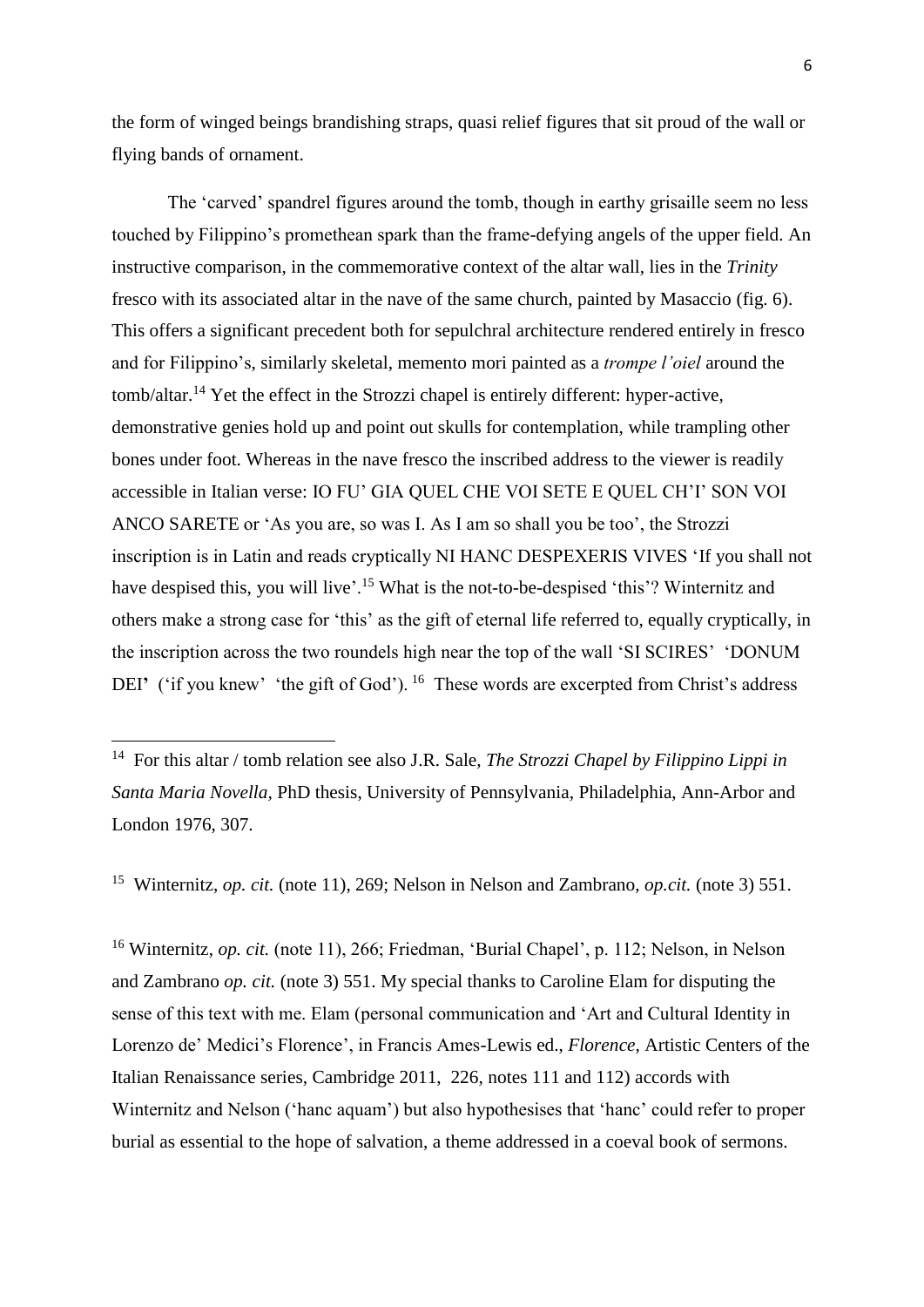to the Samaritan woman at the well who had offered him water. But being, here, completely de-contextualised, viewers must work to recognise this unrepresented 'gift': all they are shown around the inscription on the tomb is death's heads lined up in a charnel house (fig. CH CH). In a climate of Savonarolan fear about the unknowable imminence of damnation, might it be the certainty of death - like that signalled by Masaccio's skeleton - that we should not despise since to do so leads to perdition?<sup>17</sup> The beholder-reader is directly addressed by the inscription but without resolution, suspended between apparently opposing meanings. Whatever this inexplicit referent signals, as a crowning message above the tomb arch, flanked by personifications of Charity and Faith, it seem a less than obvious - or adequate - substitute for Hope.

The visual dynamic of the earlier *Trinity* fresco is one into an architectural depth that reveals and dramatises the source of salvation. The altar wall of the Strozzi chapel presents instead an obsessively layered and projecting surface that, despite the lofty window, defies any attempt to 'see through' it metaphorically. In order for the perspective of the thrusting columns flanking the aperture to fall in with a visitor's optical experience, the beholder has to be standing well inside the chapel directly in front of the altar. But what is encountered from this vantage point, far from producing revelation, pushes it away, deferring understanding. The inscriptions themselves have an absent subject that veils their meaning to all but 'initiates' of the kind referred to in the hanging tablet to the left: SACRIS SUPERIS INITIATI CANUNT ('the initiates sing/make music to the sacred [beings] above').<sup>18</sup> The inscriptions speak to those who are trained either to complete their half statements uttered from a remote historical moment, or to tune in to the silent music being played to the 'sacris superis'. As Grave puts it, beholders are caught in the net of possible meanings and must ask themselves 'whether they count among the initiates or not'.<sup>19</sup>

<sup>18</sup> Adapted from Elam's translation, *op. cit.* (note 14) 226.

**.** 

<sup>19</sup> Grave, 'Grenzerdenkungen', p. 241. Patricia Rubin also sees the text as a disruptive technique but relates this veiling to the challenge of a higher inner vision that alone can offer insight into 'truth' ('Filippino Lippi, "pittore di vaghissima invenzione": Christian poetry and

<sup>&</sup>lt;sup>17</sup> As proposed by Sale, *op. cit.* (note 14) 318, relating this to a longer memento mori tradition on tombs (319-329).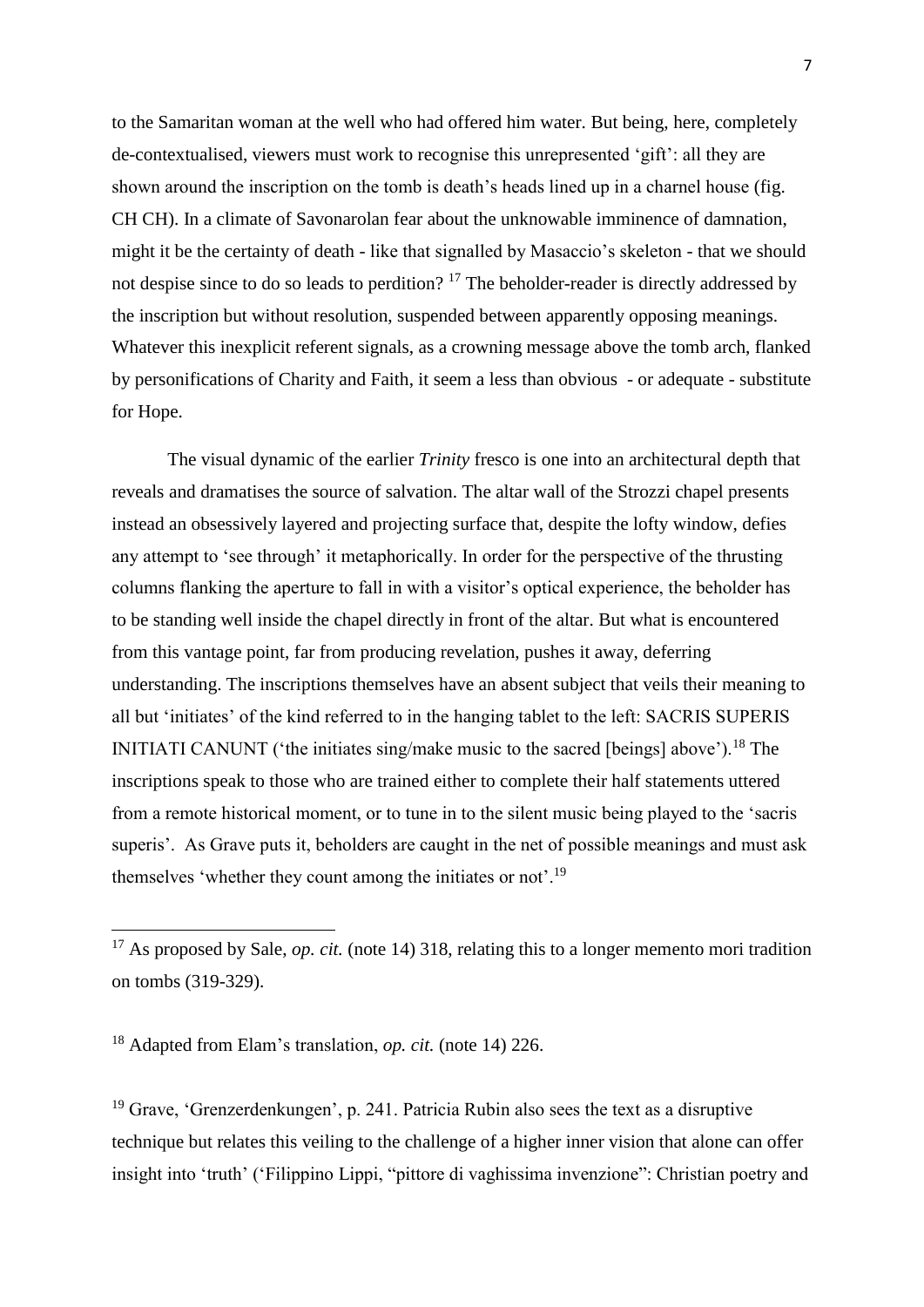Unlike the demonstrative Virgin Mary of Masaccio's *Trinity*, who gestures towards Christ crucified as the source of salvation (fig. 6), the Virgin and Child and titular saints that Lippi designed for the Strozzi window pay no attention as intercessors. Philip and John are too busy with the prophecies of their books to return the gaze of the beholder and the scripture that Philip opens towards devotees, while citing the biblical gifts of God to the favoured leaders of Israel, are referred not to those old testament figures but to an ambiguous 'him'. For example, 'He tied around him the girdle of glory' would have been legible to the officiating priest before the altar as a passage from Ecclesiasticus referring to the rich priestly garments bestowed on Aaron by God. But here one is led to ask whether the indirect object refers instead prophetically to Christ? to St. Philip himself? proleptically to his protégée, Filippo Strozzi buried below? or potentially to all three.<sup>20</sup> In the chapel St. John wears a bright blue girdle but the gorgeously-dressed 'ancient' priest issuing from the side wall (fig. 1) is a deeply ambivalent figure. Either Jewish or pagan he is apparently put to flight by the miracle of Drusiana's resurrection.

What temporal tensions or indeed what contradictions are these inscriptions trying to hold in place? Answering this requires looking closer at non-verbal cues. Though they form a completely different order of sign, a similar question could be asked of the abundant and varied ornaments of the chapel. How do the many girdles, straps, hanging ribbons and winged figures operate in relation to the beholder and what tensions do they materialise or seek to bind together? It helps to start with the contradictions. One of the most apparent for a funerary chapel would inevitably be that between Christian and pagan 'triumph'. In earlier iconography, Christian victory would presuppose the demise of the other, yet here they are both quite strenuously in play. At the time the chapel was decorated, Lorenzo de' Medici, Florence's *de facto* ruler was dead and his family in exile, but he had set the agenda in Florence with his audacious spectacle of the pagan Triumph of the Roman consul Aemilius Paullus, a magnificent procession of fifteen floats showing the spoils of conquest, that he

**.** 

the significance of style in late fifteenth-century altarpiece design,' in eds. Michel Hochmann, Julian Kliemann, Jérémie Koering, and Philippe Morel, *Programme et invention dans l'art de la Renaissance*, Rome and Paris 2008, 227-46, esp. 231 )

<sup>&</sup>lt;sup>20</sup> Friedman ('Burial Chapel', p. 115) plumps emphatically for the 'him' as Filippo Strozzi.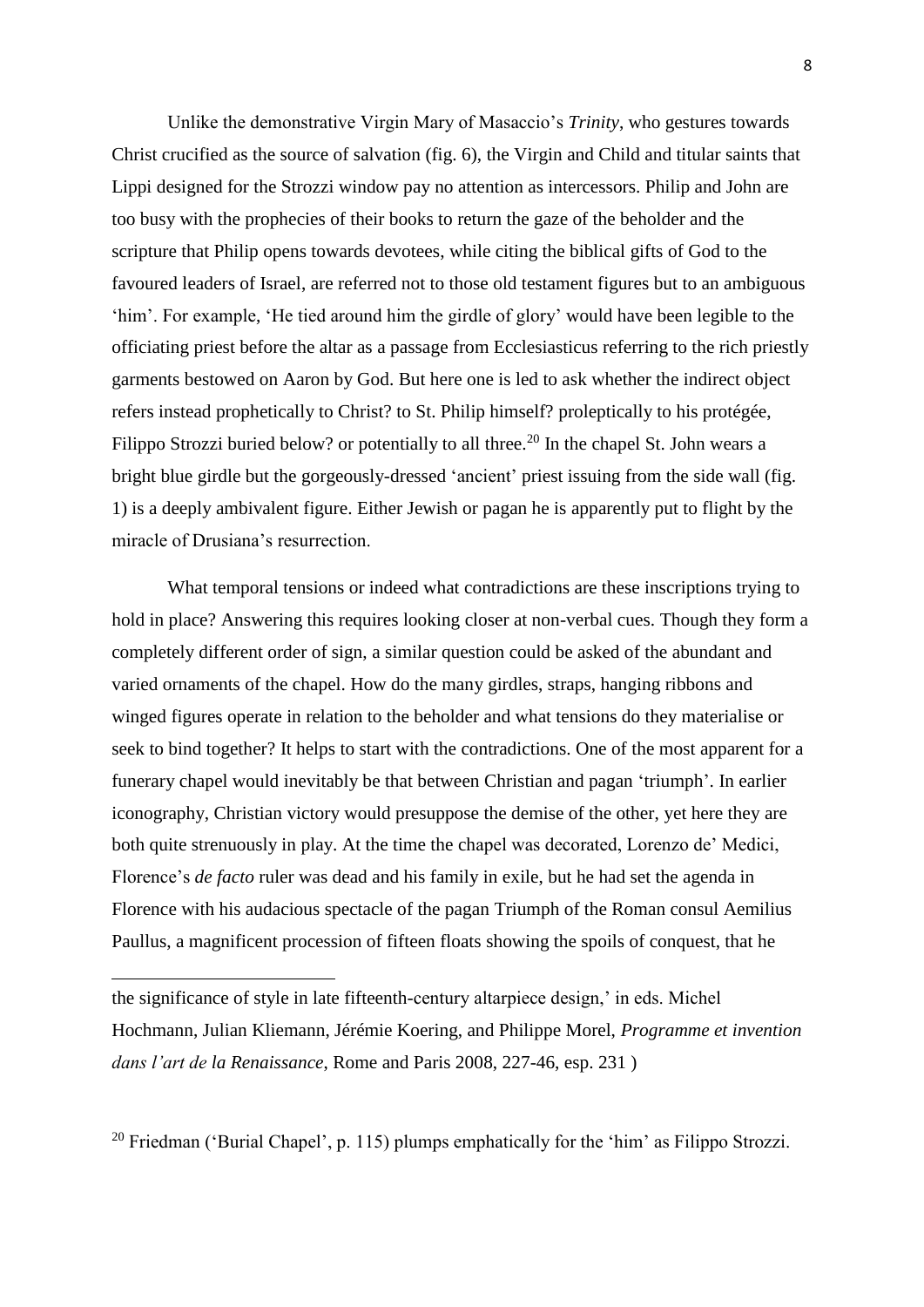sponsored for the civic - and sacred - Feast of the St John the Baptist in  $1491<sup>21</sup>$ . The new triumph, 'cho moltissimi ornamenti', was partially sanctioned by the old 'trionfi' or mobile tableau, while offering an image of victory and endless material riches that temporarily transformed the city into ancient Rome. That the consul was intended to reference Lorenzo himself was hard for Florentines to miss and the still fresh memory of this event would have helped further to politicise the aesthetic of the Strozzi chapel for contemporaries. A wider contemporary fascination with the ornaments of Roman triumph is witnessed in the latefifteenth century engraving representing a more pastoral *Triumph of Aemilius Paullus* (fig. 7) with its dynamic of ornamental staffs, trophies and wings in movement.<sup>22</sup> The repertoire of improvised hangings, pendant tablets and casually strewn piles of armour, as well as the ephemeral architecture that characterise the print all find a place in the Strozzi funerary chapel with its copious material riches in movement and its orchestrated crowds of peoples encompassed under the Roman empire. It is not too fanciful to see in Filippino's fabulouslyclothed figures the impact on his more substantial invention of the kinds of fancy figures – nymphs, soldiers, warrior heroines, complete with suspended or supported shields - that had long been popularised in the ornament of Florentine everyday objects, some of which revivified ancient rites in a festive present.<sup>23</sup>

<sup>22</sup> A.M. Hind, *Early Italian Engraving. A Critical Catalogue,* 1, 144-5, B.III.17.1 [https://www.britishmuseum.org/research/collection\\_online/collection\\_object\\_details.aspx?ob](https://www.britishmuseum.org/research/collection_online/collection_object_details.aspx?objectId=761496&partId=1&searchText=aemilius&from=ad&fromDate=1400&to=ad&toDate=1500&page=1) [jectId=761496&partId=1&searchText=aemilius&from=ad&fromDate=1400&to=ad&toDate](https://www.britishmuseum.org/research/collection_online/collection_object_details.aspx?objectId=761496&partId=1&searchText=aemilius&from=ad&fromDate=1400&to=ad&toDate=1500&page=1)  $=1500\&page=1$ . The relationship to the Strozzi chapel frescoes is unclear, but the presiding emblematic bird (a phoenix in the print) and circular inscription tablet are specific to both. See also P. Barocchi ed, *Il giardino di San Marco.Maestri e compagni del giovane Michelangelo,* Milan 1992, 28 and note 92.

<sup>23</sup> Hind, *ibid.* I, 85-96, esp. A.IV.5 at 89. See also

1

[https://www.britishmuseum.org/research/collection\\_online/collection\\_object\\_details.aspx?ob](https://www.britishmuseum.org/research/collection_online/collection_object_details.aspx?objectId=757012&partId=1&searchText=baccio+baldini+otto&page=1) [jectId=757012&partId=1&searchText=baccio+baldini+otto&page=1](https://www.britishmuseum.org/research/collection_online/collection_object_details.aspx?objectId=757012&partId=1&searchText=baccio+baldini+otto&page=1)

<sup>&</sup>lt;sup>21</sup> Helas, *op. cit.* (note 11), p. 36 and QXXXIV, p. 200 for the 1491 Triumph with fifteen carts staged by the Compagnia della Stella, as recorded by Tribaldo de' Rossi (ed. 1787, 270-271).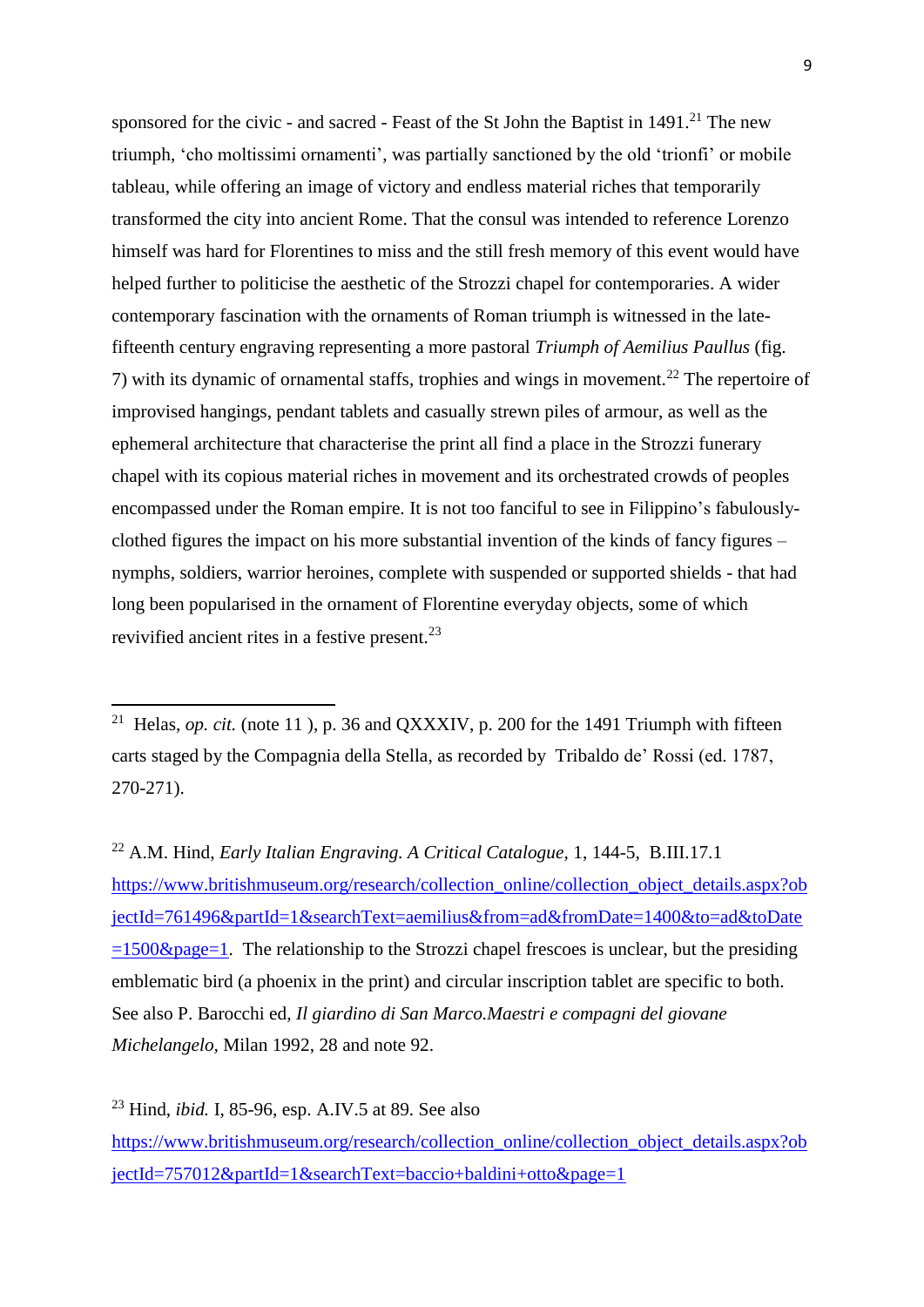The side walls at S. Maria Novella are copiously filled by peoples and races of the ancient worlds - Romans, Scythians, Phrygians, Ephesians or Asians (figs. 8 and CH CH). All are elaborately wrapped and knotted with contrasting layers of clothing, feathers, leather and metal. While occasionally the dress derives from antique reliefs, the cosmopolitan combinations of turbaned, swathed and layered 'character'-figures and imaginativelyconceived ornament also tie Filippino's devout pagans to an earlier Florentine print 'source', namely the *Sibyls* and *Prophets* engravings whose elaborate ornamental invention has often been attributed to Baccio Baldini (*c.* 1470-1480, fig. 9). <sup>24</sup> But in the former the tension is of another kind. Whereas the inscriptions of the 'Baldini' Sibyls speak directly of the incarnation through the Virgin Mary and the redemption to come, in the Strozzi chapel, the tablet inscriptions seem to place ancient deities and the Christian God on a par and, at best, in a place and time when Christian victory looks far from assured. In the Strozzi chapel the first disciples seem fully embedded in the ancient world of idolatry, magic and ritual mysteries. In visual terms, they struggle to combat the manifest and lingering power of the pagan gods and their votaries.

This, we should remember, stands in starkest possible contrast to the depiction of the Apostles' power over death in the directly equivalent east end chapel of the basilica of S. Croce in Florence, which was likewise dedicated to St. John the Evangelist. Whereas in the solemn and unambiguous economy of Giotto's cycle for the Bardi chapel, the saint is adored by the widows of Ephesus, Filippino enacts a curious reversal of the expected decorum. John's gesture of command is diminished by the visual noise of everything that surrounds it (fig. 8). Indeed we understand the significance of the Raising of Drusiana far better from its effects than we do from the action of the saint. A palpable visual excitement shudders through the groups that witness the resurrection, and as in Donatello's early stucco roundel of the scene at San Lorenzo, the bearers abandon the bier in shock. The sacerdotal party is so driven by the miracle that they flee out of the visual frame, temporarily drawing the viewer along with them. Meanwhile, among the throng of John's followers, a little child is far more

 $\overline{a}$ 

<sup>&</sup>lt;sup>24</sup> Hind, *ibid.* C.II. 1-12, 163-168 for the Sibyls; J.A. Levenson in J.A Levenson, K. Oberhuber and J.L. Sheehan, *Early Italian Engravings from the National Gallery of Art*, National Gallery of Art, Washington DC 1973,16,18, 22-38.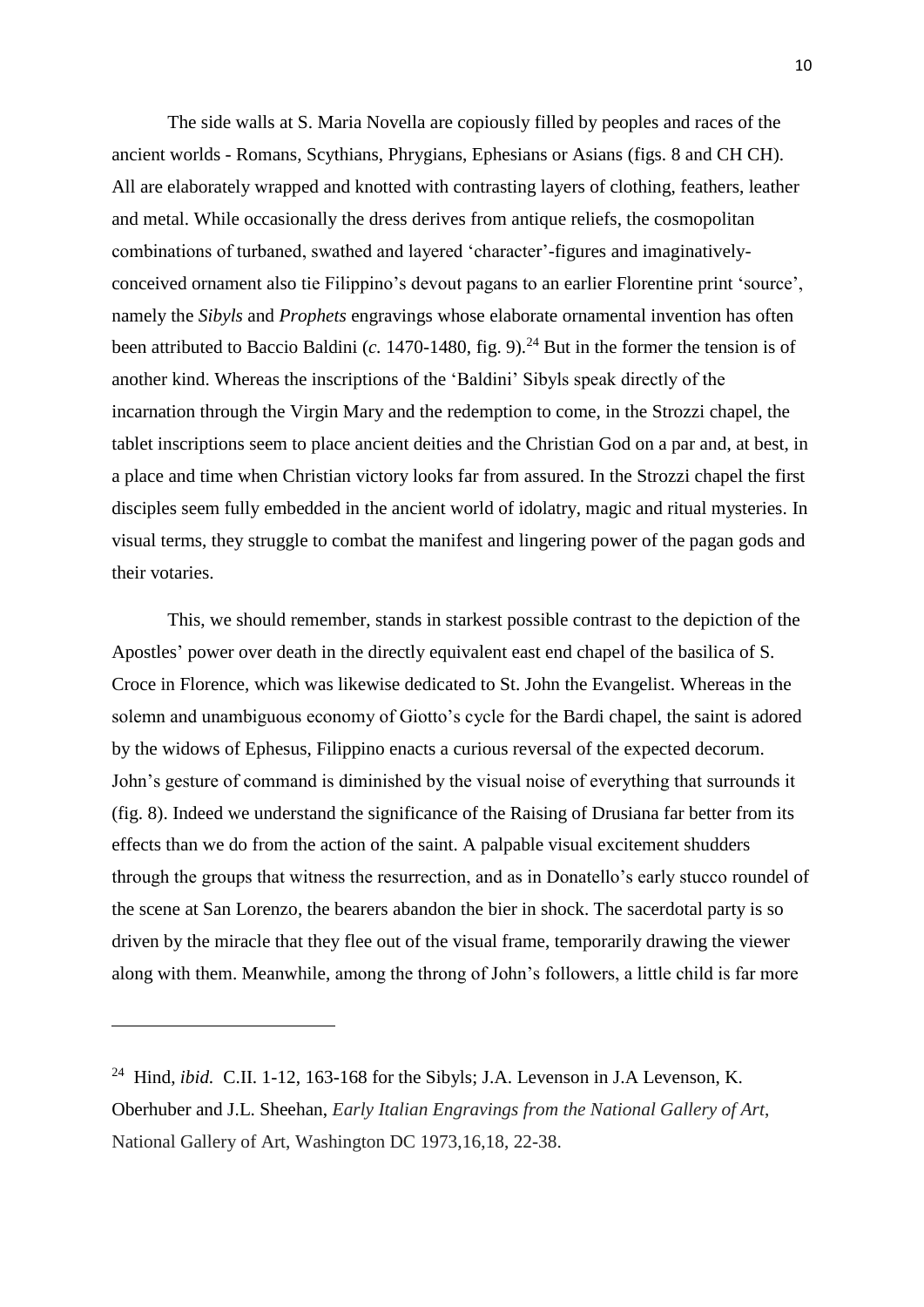exercised by the puppy pulling at his girdle than by the miracle and, in his fearful distraction, pulls our attention in the other direction.<sup>25</sup> Perhaps for reasons of decorum, the beautiful Drusiana on the bier is shown as chastely covered in flowing garments and not 'unbound' at St. John's order, as the Golden Legend's version of the apocryphal episode recounts.

In the staging of exorcism on the opposite wall, St. Philip's figure is given greater prominence than John's (fig. 10). But, unusually for the spiritual protagonist, his face is partially concealed as he commands the monster from under the statue of Mars. The High Priest, the expiring son and his marvellously dressed companions are, by contrast, fully on display. Most tellingly, however, the still living figure of Mars continues to hold the centre of the composition, secure on his pedestal, and shows no sign of succumbing to the command. Mars' lance may be broken, but the cult site remains impressively intact. On its magnificent storeys the full panoply of military trophies, tributes and treasure continue to do honour to the god, *and* ornament the chapel. The exalted, semi-clad female victories on the entablature carry on exercising their summary punishment and, most disturbingly of all, the votive lamps which, on close inspection are evidently hanging from the frieze, look as though they are lit both within the chapel and before the pagan shrine.<sup>26</sup> In relation to this visually commanding scene, the mysteries of the imprinted Holy Face of Christ (Veronica) and the liturgical instruments of Christian sacrament in the monochrome frieze directly above appear fictive and distant.  $27$  The sanctuary lamps are doing a disturbing double service as they hold together, but in tension, uneven and contradictory claims to truth as well as orders of image. Similarly the elegant niche of the Virgin *sub gratia* in the stained glass window, while it echoes the shrine of Mars, hardly offers it any serious competition. It is only at the later moment of the saint's martyrdom shown in the lunette above, that the pagan order seems to

 $\overline{a}$ 

<sup>27</sup> For the *vera icon* here as commenting on the nature of depiction, Helas and Wolf, *op. cit.*  (note 11) 155.

<sup>&</sup>lt;sup>25</sup> Vasari (*op. cit.* (note 8), 3, 477) was similarly diverted by this group, and claimed, rather rhetorically than accurately, that the child's fear of the dog seems to mirror that of its mother at the Raising.

<sup>26</sup> See also for this illusionistic ambiguity Nelson in Nelson and Zambrano, *op. cit.* (note 3) 524.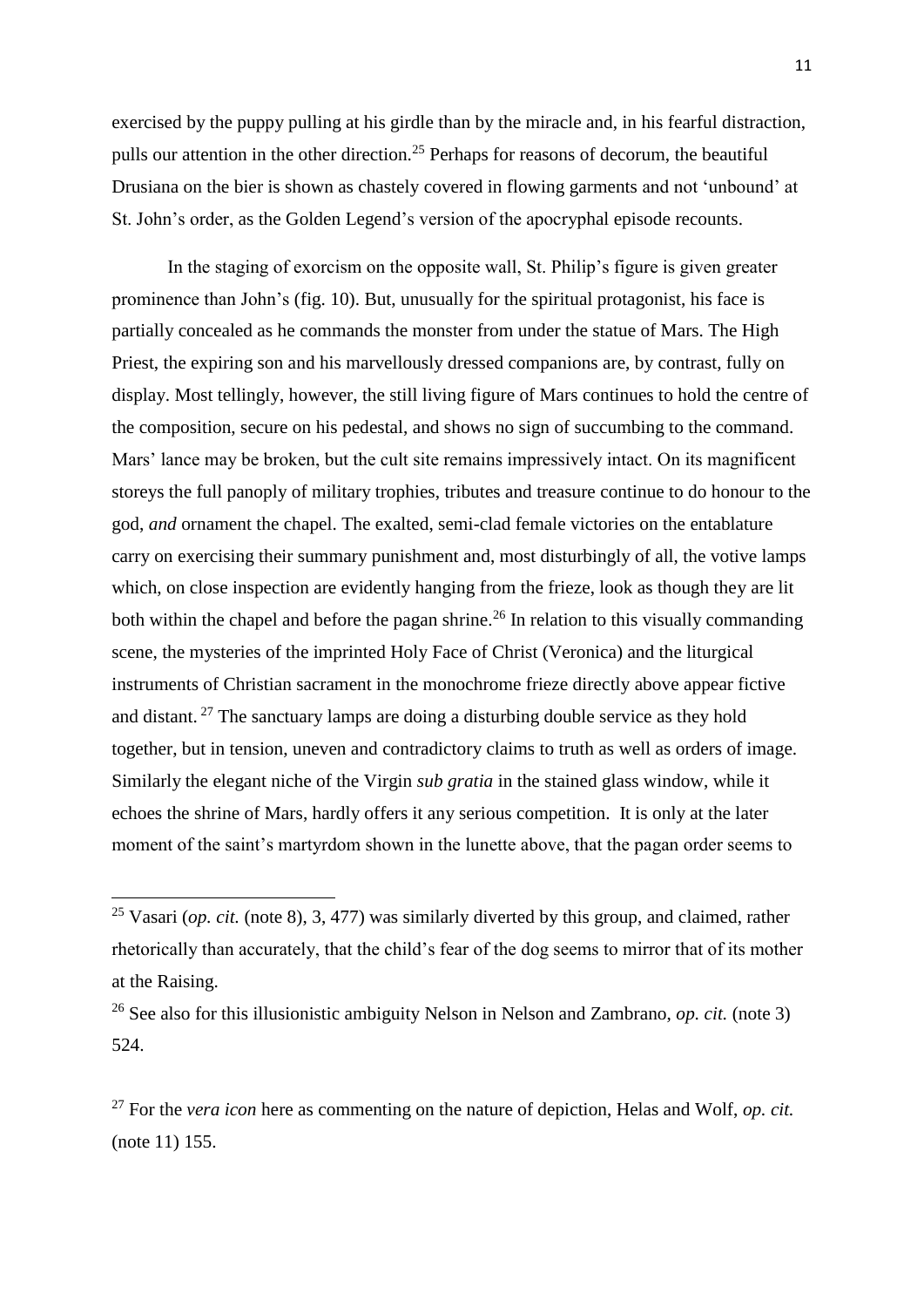be lapsing into entropy among the marble ruins (fig. 11). Even here though, the now aged saint has yet to triumph. Instead, bound to the cross, Philip is permanently pitching forward towards the transept in a moment of tense irresolution. This sense of the 'not yet' is one of a number of troubling deferrals that I take as key to the visual and thematic claims of the chapel.

Vasari offered a lengthy and insightful ekphrasis of the scene of Philip's martyrdom as a narrative *invenzione* of the highest order and, as the saint teeters on the brink of his death, the contemporary the viewer's attention is still now absorbed by what amounts to an extended investigation of the process of Crucifixion, its physical labour and mechanics.<sup>28</sup> The instructions might read something like: first take a pick and dig a hole, then bind the victim to your crudely hewn cross (for economy you can use the same straps that hold the cross bar in place), now pull from one direction with ropes, push from another with ladders and lever the stake into the hole using whatever comes to hand as a fulcrum. Michael Cole has illuminated this human machinery and the play of its forces in art as characteristic of the later fifteenthcentury Florentine *avant-garde* that encompassed both Antonio del Pollaiuolo and Leonardo da Vinci.<sup>29</sup> My concern here is with the kind of psychological tension and attention that these mechanics excite and the effect of this on the decorum of the religious image. So visually fascinating is this process and so unresolved and suspended is the moment depicted, that far from looking beyond to Philip's heavenly reward, the spectator at best anticipates the jarring thud, at worst finds themselves willing the cross to go into the hole.<sup>30</sup> At one level Filippino seems to be drawing here, as elsewhere in the chapel, on the inspiration of earlier fresco cycles in the Dominican church and convent. The pictorial drama of pulling at hawsers harks back, surely, to the actions of the disciples holding hard the sail of the Navicella against the storm on the sea of Galilee, depicted by Andrea di Bonaiuto in the conventual Chapter House

**.** 

<sup>29</sup> M.W. Cole, *Leonardo, Michelangelo and the Art of the Figure,* New Haven and London 2015, 88-133.

<sup>30</sup> Friedman (*op. cit.* note 6, 124) stresses rather the viewer's anticipated recognition of the saint's suffering through this prior moment.

<sup>28</sup> Vasari, *op. cit.* (note 8) 3, 473.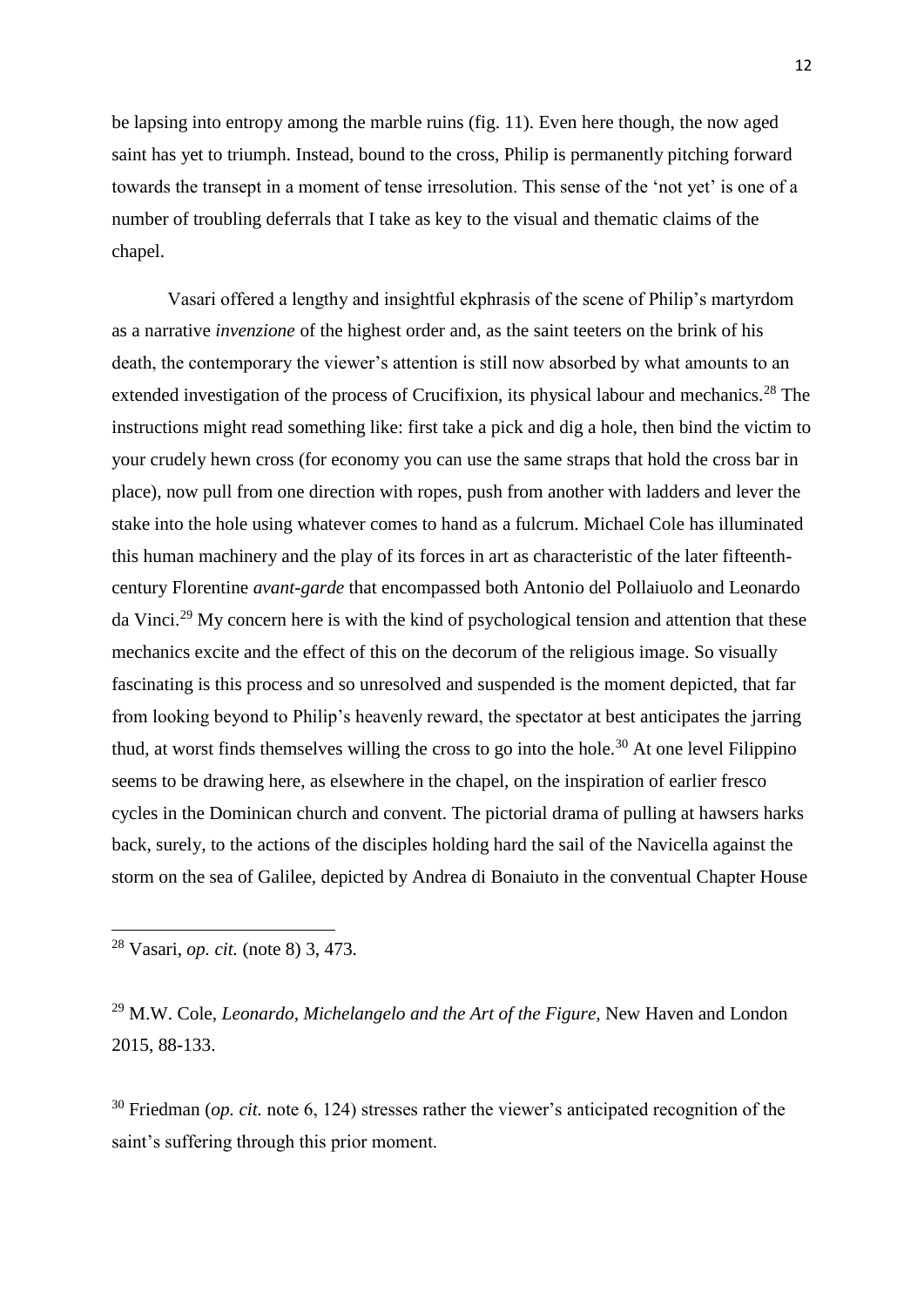of the 1360s. But the meaning attaching to the gesture has been turned on its head; the protagonists are now crude and faithless mechanicals doing the bidding of a cruel regime whose banner is flying against the sky.

A similar pictorial delight in the laborious and the provisional is apparent on the opposite lunette too, though the setting is more cultivated - a courtyard presided over by the emperor Domitian, and the artificer's idol, Mercury (fig. 12). Here the instruments turned against St. John are wrought in the refined metal of an age of bronze and steel, but the semiclad torturers likewise go on doing their effortful work, stoking the fire and shielding themselves from the intense heat as if they were merely assisting in an armourer's forge. Far, then, from opening the upper reaches of the chapel to transcendence, the lunette frescoes present only further variations of material display and spectatorship and add to this mix the intensified labour of the servile and unredeemed. That such an emphasis on labour stands for more than just a dynamic visual effect is made clear by the prominence given to the postlapsarian figure of Adam clutching his adse, and his son Cain, above the lunettes in the adjacent vault (fig. 13).

Friedman's alignment of the choice of Adam and Jacob as Patriarchs in the vault with Filippo Strozzi's own identification with their labours in exile is persuasive.<sup>31</sup> But to try to make sense of its broader implications we need to look beyond the patron, and even the internal logic of representation, to the spatial and temporal relations in which the chapel as a funerary site is inserted. Ito Takuma has pointed out that Filippo Strozzi's niche tomb, which is unusually sited 'humbly' at floor level, echoes that of the Trecento prior Alessio Strozzi in relation to the great north transept chapel of Strozzi's ancestors at S. Maria Novella.<sup>32</sup> In this relation, the unusual importance of the forefather Adam in the later vault resonates with the salvational scheme of the former, since Adam's burial place was thought to be beneath the cross. Yet just as significant is that, far from emphasising the vision of last things as John the Evangelist 'revealed' them or as is represented by Nardo di Cione, the new chapel programme actually reverses that schema. The Christ child is brought down close to the floor

 $\overline{a}$ 

<sup>31</sup> Friedman, *Ibid.* 116.

<sup>&</sup>lt;sup>32</sup> I. Takuma, 'A Private Chapel as Burial Space: Filippo Strozzi with Filippino Lippi and Benedetto da Maiano in Santa Maria Novella, Florence', *Bulletin of Death and Life Studies*, 7, 2011, 215-242 esp. 229-234.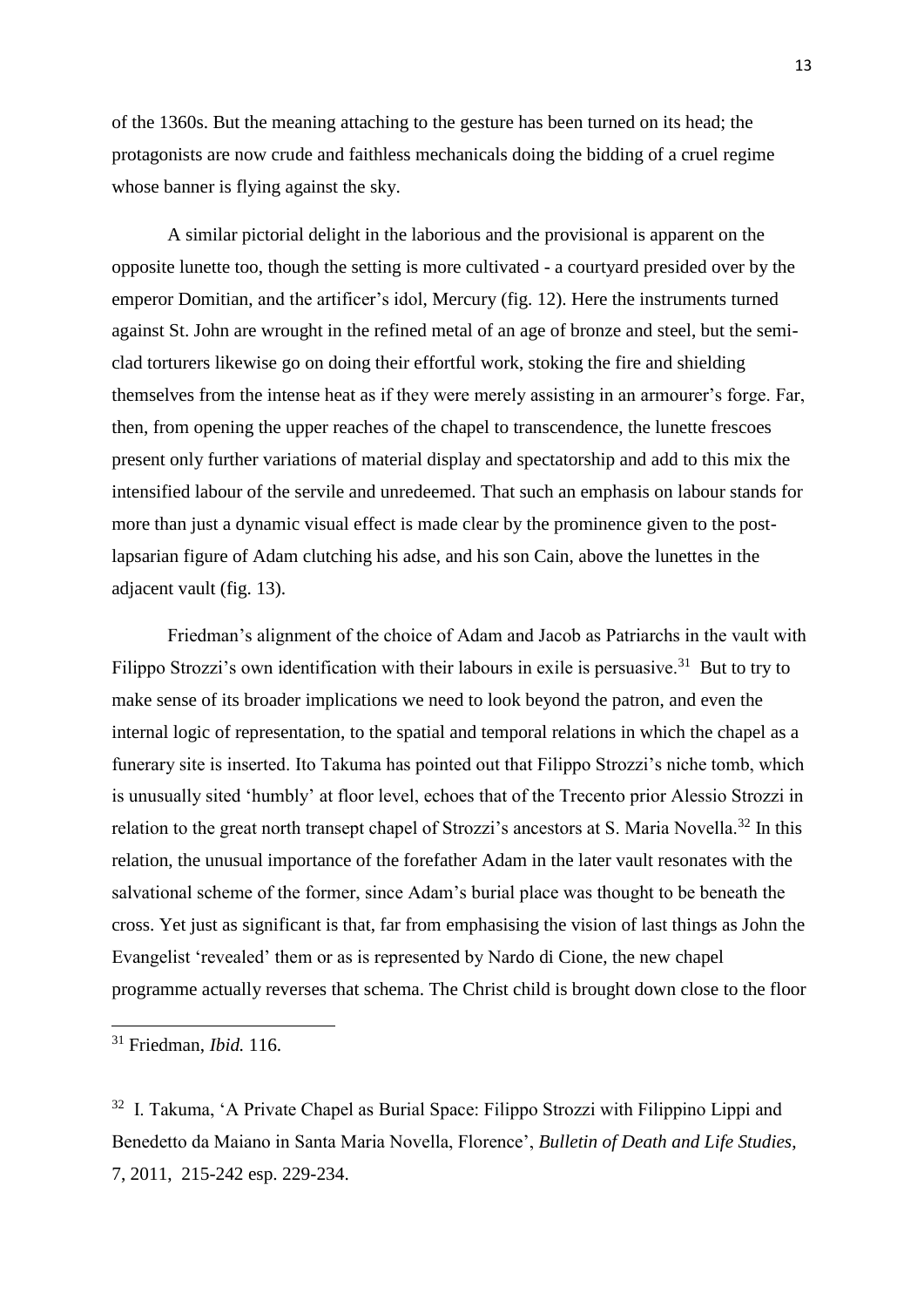in the carved roundel to where Filippo Strozzi is buried in his up-market catacomb, while the fallen Adam is elevated. Of course the salvific Crucifix would have been present as a liturgical object on the altar but in the cycle it is marginalised within the relief frieze. Filippino himself seems, indeed, to recognise a potential problem in this respect when he adjusted the gilded sign of the cross upwards. This gives it better prominence above the cosmic disturbance in the clouds of the *Raising of Drusiana,* which looks forward to Constantine's future vision of the Cross (fig. 8).<sup>33</sup> Christ's revelation from behind the clouds in the *Exorcism* nonetheless is reduced to a tiny and distant place far above the action (fig. 10). Salvation then, but certainly 'not yet'.

We are very familiar with the kind of complex temporal imbrications that characterised the immediate precedents for funerary chapel programmes in Florence. The adjacent Tornabuoni Cappella Maggiore and the chapel, likewise commissioned to Domenico Ghirlandaio, for Francesco Sassetti at S. Trinita have long been seen as offering parallels for the Strozzi chapel's audacious *all'antica* conception and their pliancy to the needs of a paterfamilias eager to display his wealth and humanist credentials. At S. Maria Novella, and still more explicitly under the Sibyls of the Sassetti chapel, the spirit of prophecy and fulfilment are leitmotivs closely tied to the dynastic interests of Florentine elites. Filippo Strozzi would have seen how inscription, ancient prophecy and the riches of the Augustine Golden Age are harnessed to Christ's Nativity in the Sassetti altar wall and thence brought purposefully to bear on the late fifteenth-century present via the inaugural date of the chapel (Christmas 1485, prominently inscribed, for the Sassetti, Christmas 1490 for the Tornabuoni). This collapsing of time via the liturgy allows fathers, sons and daughters directly to witness or partake in scenes of rebirth and renewal. The *mise- en- scène* and prophetic framework of the Tornabuoni chapel certainly leave no room for doubt over the claim that Florence has become God's chosen city, blessed with prosperity and peace.<sup>34</sup> In Filippo Strozzi's chapel

**.** 

<sup>&</sup>lt;sup>33</sup> The connection is drawn by the inscription on the book below the cross: IN HOC SIGNO VINCES.

 $34$  P.L. Rubin, 'Domenico Ghirlandaio and the Meaning of History in Fifteenth Century Florence', in ed. W. Prinz and M. Seidel, *Domenico Ghirlandaio 1449-1494,* Atti del Convegno Internazionale, Firenze, 16-18 ottobre 1994, Florence 1996, 97-108.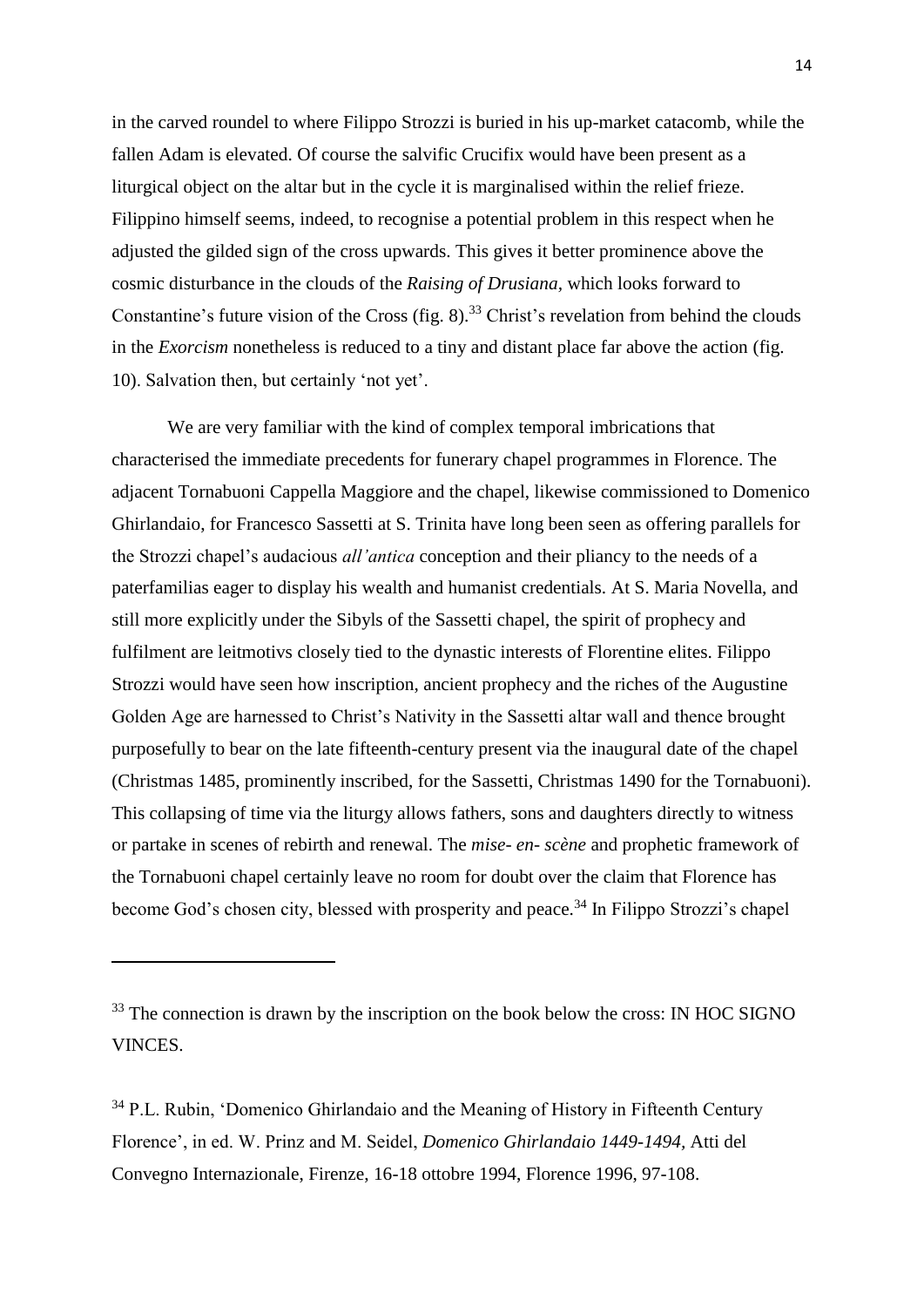the temporality of the decorative scheme is completely different. As Friedman has argued, the peregrinations and reversals of fortune that exiled and then elevated Filippo Strozzi are not visible but are indirectly mythologised in the life of St. John.<sup>35</sup> One could add that it is this pagan, conflicted and far from peaceful world that pushes itself on to our attention.

Jacob, seated on clouds, presides above the entrance where he declares that 'this is the house of God and this is the gate of heaven' (Genesis 28 verse 17, referring to his dream of the Ladder) but, looking around the vault, the message is hardly borne out. We find ourselves not in the realm of the heavenly nor even of christianised prophecy but under the far more ambiguous and exclusive signs of the crescent moons of the Strozzi and the repeated motif of the ancient mask. Whereas the sibyls of the Carafa chapel catch the gaze of the viewer directly and signal skyward, (fig. ) Abraham gestures towards his sacrificial altar and wields the instrument with which he would have killed his son. Adam, the only figure who turns heavenward, casts his troubled gaze - as of a Pothos or a Laocöon - straight into the eyes of the female serpent from whom he tries to shelter his terrified, and later murderous, child (fig. 13). We can see the rays of grace, but rather than pointing forward to the era *sub gratia*, these patriarchs seem temporally suspended, trapped in stories of betrayal or reversal that play out into subsequent generations. Thus Noah, though he has gained dry land, is semi-clad, quite possibly half drunk and forced to read ahead for a hope deferred. Compare this, for a moment, to the threshold messages of the mortuary chapel of the Cardinal of Portugal at San Miniato al Monte of the 1460s and early 70s. Here the altarpiece shows the way with its fictions of revelation, window-like prospect and its inscription from St. Mark's gospel, 'To you is given to know the Kingdom of Heaven'.<sup>36</sup> The saints acknowledge the presence of the visitor, the deceased receives a beatific vision and the tiled vault fulfils the promise, brilliantly coloured and radiant with the revelation of the Holy Spirit.

Of course the Cardinal of Portugal's chapel, which was indulgenced and served the cult of two locally-venerated saints, also encodes its messages with prophetic figures and

<sup>35</sup> Friedman, *op. cit.* (note 6), 115-116.

<sup>36</sup> VOBIS DATUM EST NOSCERE MYSTERIUM REGNI DEI. See A. Wright, *The Pollaiuolo Brothers: The Arts of Florence and Rome,* New Haven and London 2005, p. 196 and 192-200 for the altarpiece within the chapel and church.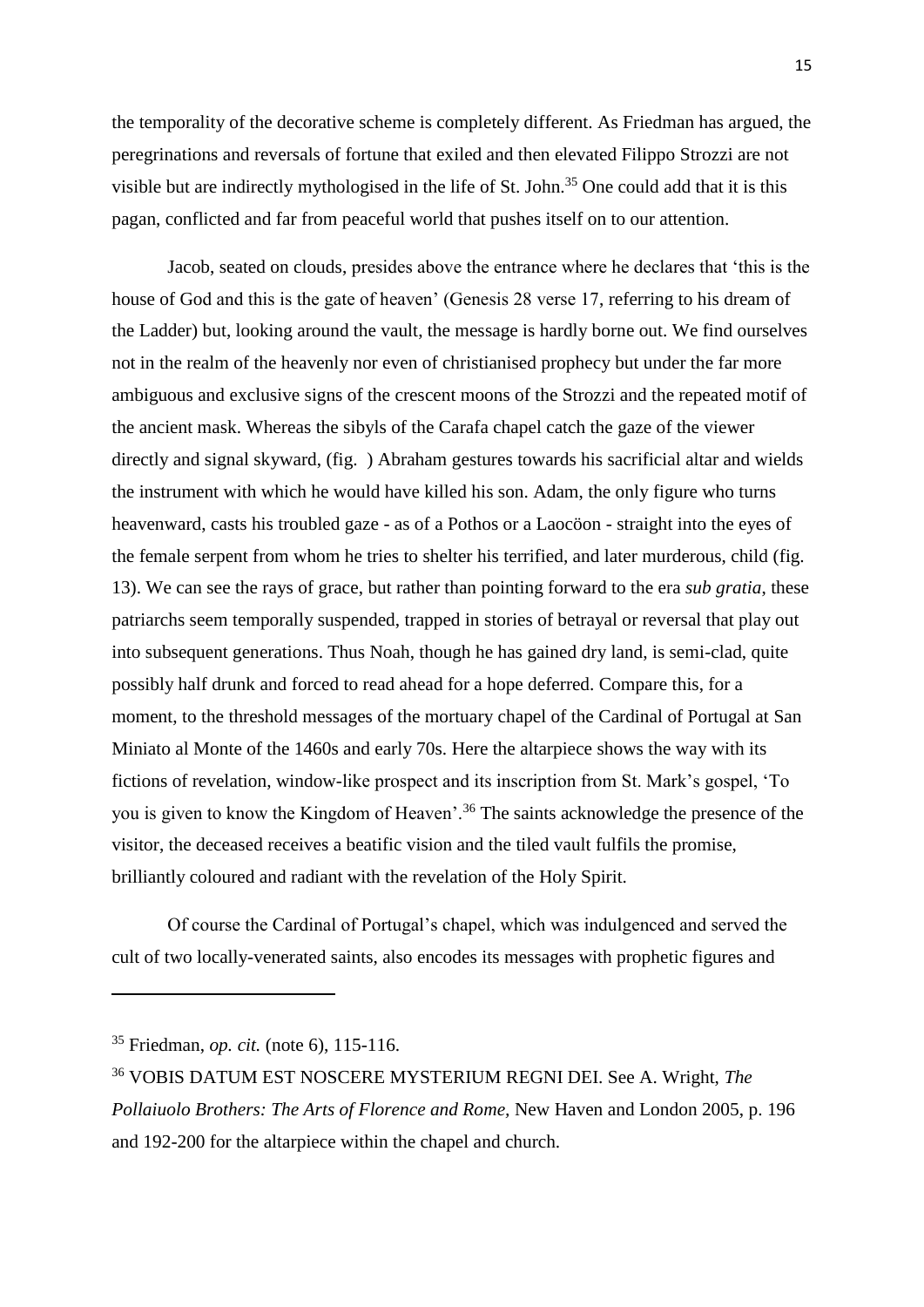quasi-mystic marbles. This too was a space of privileged access, but it was one that allowed the pilgrim's to be pulled up in the Cardinal's train. In the Golden Legend, St John the Evangelist is declared to be gifted with the revelation of profound secrets 'such as the divinity of the Word and the end of the world', but where is the offer of revelation in the Strozzi chapel or the hope of joining the elect? The theme of initiation is bookish and obscure. No more exquisite revelations through the wall here, but meaning that is masked and inscriptions that make no sense at first reading: GLOVIS ('si volge' in reverse) inscribed to the left of the window is a message of turning or return that is itself turned around and only reveals itself to those equipped to recognise and enjoy that reversal, most of all perhaps the returned Strozzi. 37

The way to the divine is apparently littered with images that are also obstacles, with idols that fascinate and betray into idolatry again. Reminiscent of the way, elsewhere, Filippino Lippi figures the Golden Calf as an active Egyptian deity, Apis, so here the statue of Mars is clearly animate and, what is more, potent.<sup>38</sup> The god of war does not seem to be upon the point of submission, nor the whole edifice about to crumble.<sup>39</sup> At one level this begs to be seen as an insufficiently apologetic celebration of what Filippino and the Florentine elite saw in antiquity – a manifestation of a constantly productive historical and visual imaginary that served present needs. One of the painter's 'invenzioni peregrine' at its most assertive, the temple of Mars (fig. 10) is imagined as a structure worthy to grace the piazza in

<sup>37</sup> For later Medici use of the riddling 'GLOVIS' see J. Cox-Rearick, *Dynasty and Destiny in Medici Art: Pontormo, Leo X and the Two Cosimos.* Princeton 1984, 29 and note 55.

**.** 

38 Helas and Wolf, *op. cit.* (note 12), 145-146. Helas, *op. cit.* (note 12), 188-189 asks whether the idol, with the exorcism of the demon, has turned into a man or whether the living god requires no demon to be animate. See also G. Wolf, '*Toccar con gli occhi:* Zu Konstellationen un Konzeptionen von Bild und Wirklichkeit im Späten Quattrocento', *Künstlerishcer Austausch: Artistic Exchange,* II, 437-452, 440-444 for the Strozzi chapel, the Mars statue and the *vera icon.*

 $39$  Grave, 'Grenzerkundungen', 242-3 also emphasises that there is no hint at all of the shrine's demise.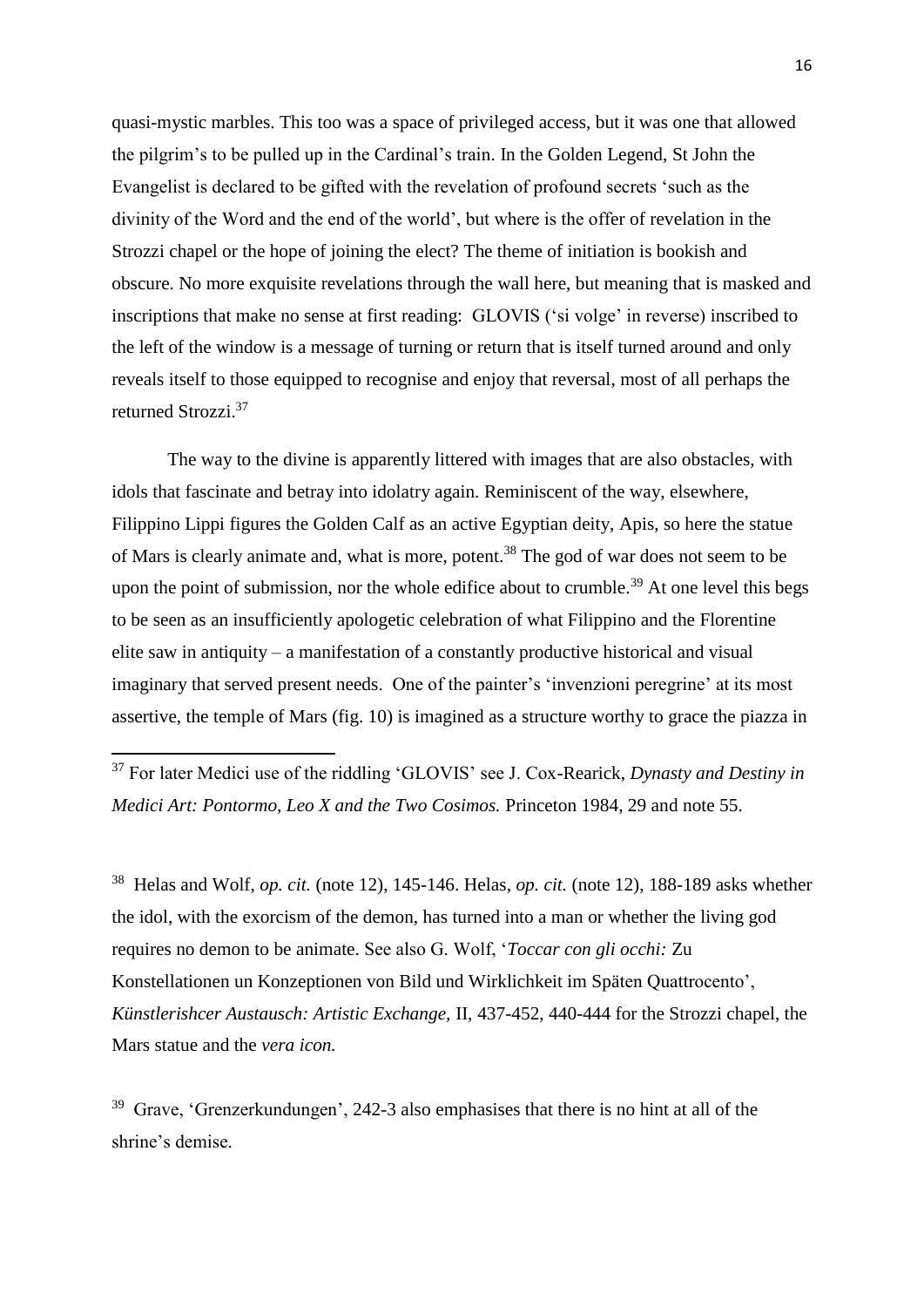Florence, but even in a city which venerated the Roman 'temple of Mars' as its Baptistery, its monumentality is questionable in a chapel setting, since it offers an alternative centre to the altar wall and one that is far more visible from the crossing than the real altar.<sup>40</sup> At another level, I discern a more programmatic engagement with ambiguity, ambivalence and a temporality of deferral and suspense.

Might this be in any way accounted for within the larger logic of the chapel's placement? Did the chapel intentionally defer to the positive message of the high altar space? This seems most unlikely given its relationship of competition with, even upstaging of, the mural scheme commissioned by the Tornabuoni family. More obviously, it does defer to the old Strozzi chapel where, in the mid Trecento, the general Resurrection at the end of time had been depicted. The inscription above the window in Filippo's chapel, as Friedman noted, refers to the familiar passage from the Nicene Creed: 'Et exspecto resurrectionem mortuorum' ('and I look for the Resurrection of the dead').<sup>41</sup> So far so uncontroversial. But as Sale and others point out, *Expecto* appears here too as Filippo Strozzi's motto.<sup>42</sup> It implies waiting in hope (historically, for Strozzi, for his return from exile) but also the need to 'look ahead for'. In the old transept chapel there *is* revelation, and advance warning for viewers. In the late-fifteenth-century schema there is only a looking after signs. The verbal ones are abbreviated and, as indicated, deliberately ambiguous: is 'hanc' above the tomb the water of life, or death? In the tablet inscription D[IIS] M[ANIBUS] / QUONDAM NUNC/ D[EO] O[TMO] M[AXIMO] CANIMUS ('once to the gods of the Manes now to the great God we make music') is the positioning of 'quondam nunc' on the same line to be read as a radical opposition, or as aligning Christian rites with the religion of the pagan world. Most striking are the completely contrasting readings that have been hazarded of the abbreviated inscriptions on the temple of Mars (fig. 10): 'EX H TRI ' and 'D M VICT'. For Sale and others these expand to EX H[OC] TRI[UMPHO] D[EO] M[AXIM]O VIC[TORIA] while Müller Profumo proposed EX[EMPLU] H[ERMETI] TRI[SMEGISTI]; D[IVO] M[ARTI]

 $40$  Alexander Nagel ('Image Magic') argues nonetheless that, as a painting, the image is able to avoid reproducing the idolatry pictured in it.

<sup>41</sup> Friedman, 'Burial Chapel', p. 112.

<sup>42</sup> Sale, *op. cit.* (note 14), 83-99 for Strozzi *imprese.*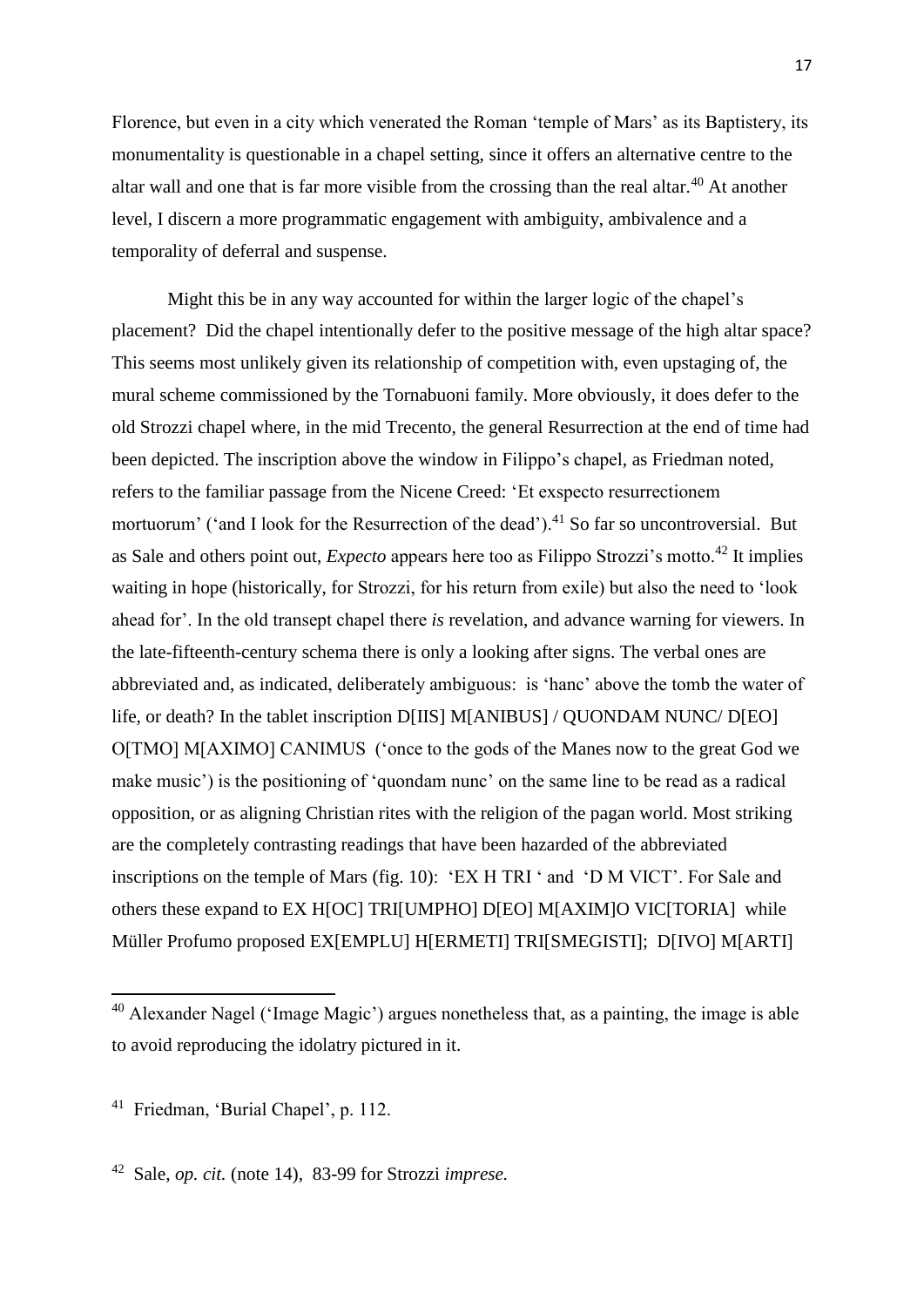VICT[ORI].<sup>43</sup> The second reading is eccentric, but the triumph of the god Mars is certainly implied by the inscriptions' placement; that of the Christian God is brought to the scene by viewers who witness the miracle. The inscription and the image together therefore permit of both readings. While this is clearly not a visual advocacy of image magic - the risk that statues animated by heavenly powers could attract demons is, after all, revealed by the exorcism. But Filippino's art stages ambiguity in a way that leaves the reader-viewer hanging.<sup>44</sup>

De Marchi has argued that, despite the avowed rhetoric of the exorcism of evil power in the programme of the chapel, the dominant key of the frescoes is something more slippery, namely that of eternal metamorphosis. Certainly, if the Medici family's device of the ring with the motto SEMPER, 'always', offered a message of universality and endurance that sought to hold on to the cosmic centre, the Strozzi family image of the crescent moon, which appears repeatedly in the chapel, is literally open-ended and associated with continuous planetary change. But there is, I would argue, an overt invitation in the frescoes to read against the grain of Christian last things in a slightly different way. The Strozzi chapel imagery continues to place a chapel visitor in a state of suspense not just between different eras, the once and the now, antiquity and Strozzi family history, but also between different and unresolved possibilities for interpretation and even different systems of belief. The chain of signifiers opened up by the interplay of texts and images, and their presentation to the viewer leads to a 'transcendent signifier', that is remarkably elusive. There is no way to see

<sup>43</sup> Sale, *op. cit.* (note 14), 236. L. Müller Profumo, 'Per la Fortuna di Ermete Trismegisto nel Rinascimento. Filippino Lippi e la Cappella Strozzi', *Athenaeum,* 58, 1980, 429-453. <sup>44</sup> Müller Profumo, *ibid.* argues that the painting opposes Ficino's views on image magic, whereas Nelson in Nelson and Zambrano (*op. cit.* at note 3, 548) takes the view that the painting 'is framed in line with Ficino's theories'. Alexander Nagel ('Image Magic', *Cabinet,*  26, Summer 2007 ) emphasises that these very theories were unstable noting the 'acute ambivalence of Ficino's thinking on the question'. For the tensions in Ficino's writing on the sources of occult power in earthly forms (and especially for his heavy reliance on Thomas Aquinas) see Brian Copenhaver, 'Scholastic Philosophy and Renaissance Magic in the *De Vita* of Marsilio Ficino', *Renaissance Quarterly,* 37, 1984, 523-554, esp. 545-6 and 549-554.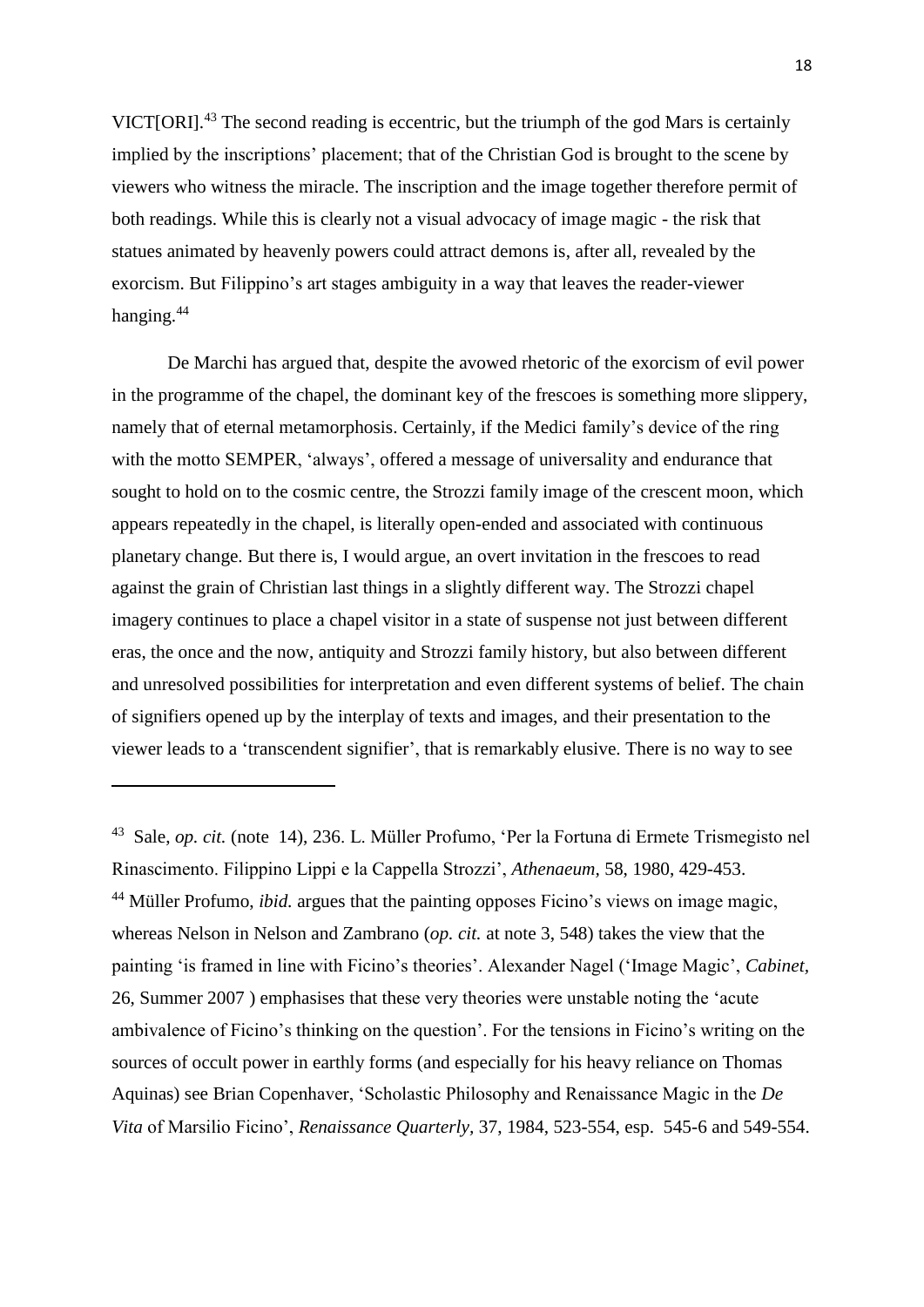salvation or to be sure of triumph over death standing before the bones of the founder Filippo Strozzi, lying in his perpetual waiting room.

I would like to suggest, albeit speculatively and in conclusion, that one insistent ornamental motif of the chapel, the girdle, ribbon or strap, which is a favourite device of the mature Filippino Lippi, is used to sustain his figures and keep his viewers in a kind of fascinated suspense. It catches and holds the gaze with a pleasing flourish (a rhetorical *floscula*), weaving through and holding together relief ornaments or tying together the disparate and pendant elements of a candelabrum or tablet. The sash also contributes to the adornment and articulation of the body, and, as Vasari noted, it binds the 'garments of antiquity'.<sup>45</sup> Finally, Filippino uses the bond as a sign of oppressive power - of the Romans over the early Christians, and of the power of pagan cult to bind and poison. His linking and fluttering bands are at one moment beguiling and free ornaments, at another the bonds of the earthly and supernatural powers. Wherever we look we find them holding up, hanging down or holding together. These strains and movements exist in the marginal ornament as strongly as they do in the narrative and, as such, they provide a kind of commentary on what is shown, as well as suggesting its quality as 'staged'. They contribute, too, to a pervasive sense of precariousness that is only reinforced by the way that some of the more vulnerable figures clasp, cling, or drop down - like the dead weight of the high priest's son (fig. 10) or the frightened offspring of Adam (fig. 13).

Just why this should be the case is far from easy to answer. The binding and linking functions performed by grotesque pendant inventions and friezes evidently fascinated the painter, whose pen drawings after antique ornament show his facility for their curling contours and scrolling forms. The flourish of bands and ribbons, or the visual intrigue of knotting, is a signature feature of several other late works by Filippino, including the allegorical panel of the muse *Erato* where active ties divert and bind the gaze of the viewer.<sup>46</sup> Equally, as has often been remarked, an increasing premium was attached to invention and

<sup>&</sup>lt;sup>45</sup> Vasari, *op.cit.* (note 8) For Lippi's use of ornament as equivalent to the ornate style in Ciceronian Latin with its love of lexical richness, rarity and original combinations see Nelson and Zambrano, *op. cit.* (note 3). 399; Rubin, *op. cit.* (note 17).

<sup>46</sup> For the *Erato,* Nelson in Nelson and Zambrano, *op. cit.* (note 3) 439-440 and 602, cat. no. 60.